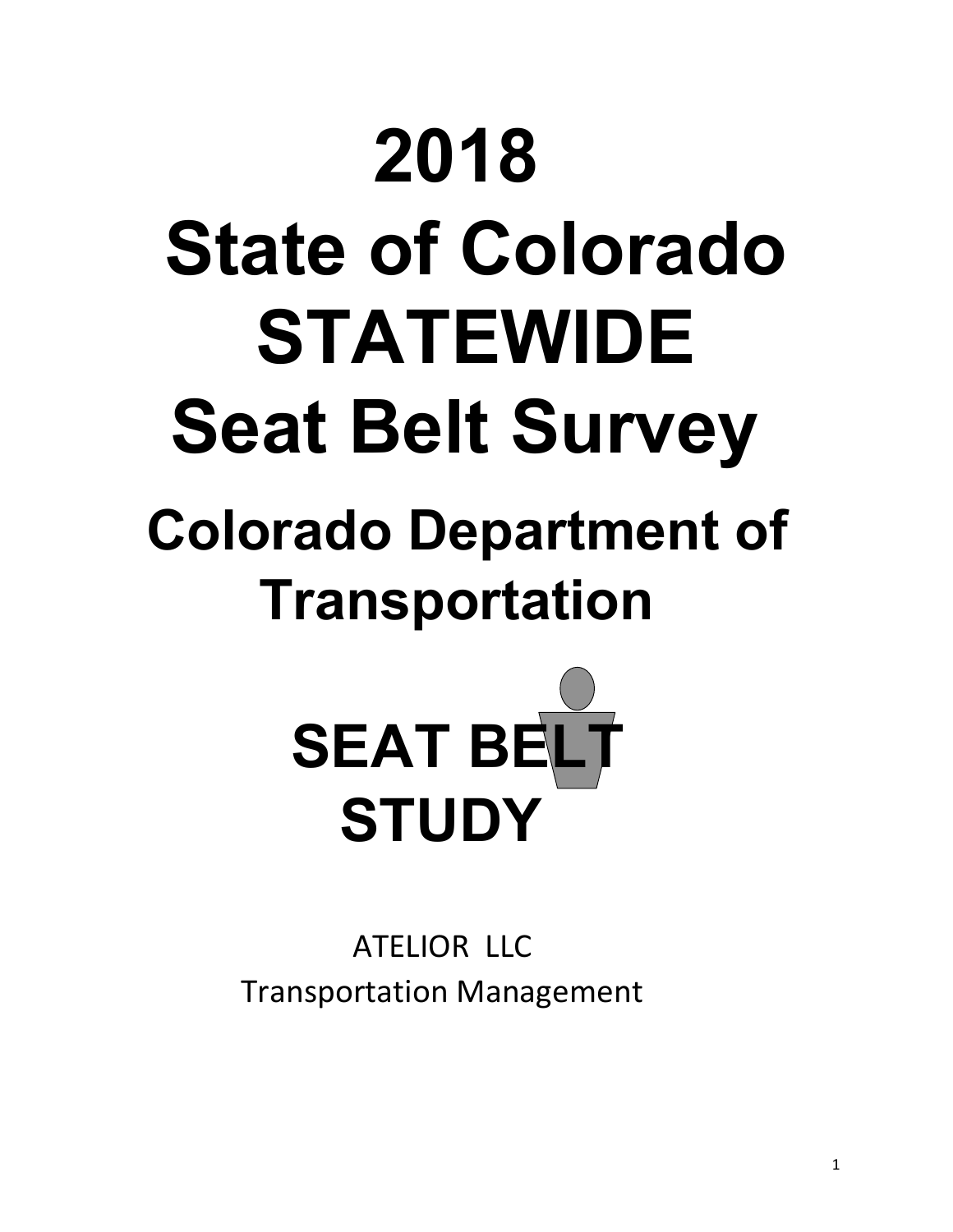# TABLE OF CONTENTS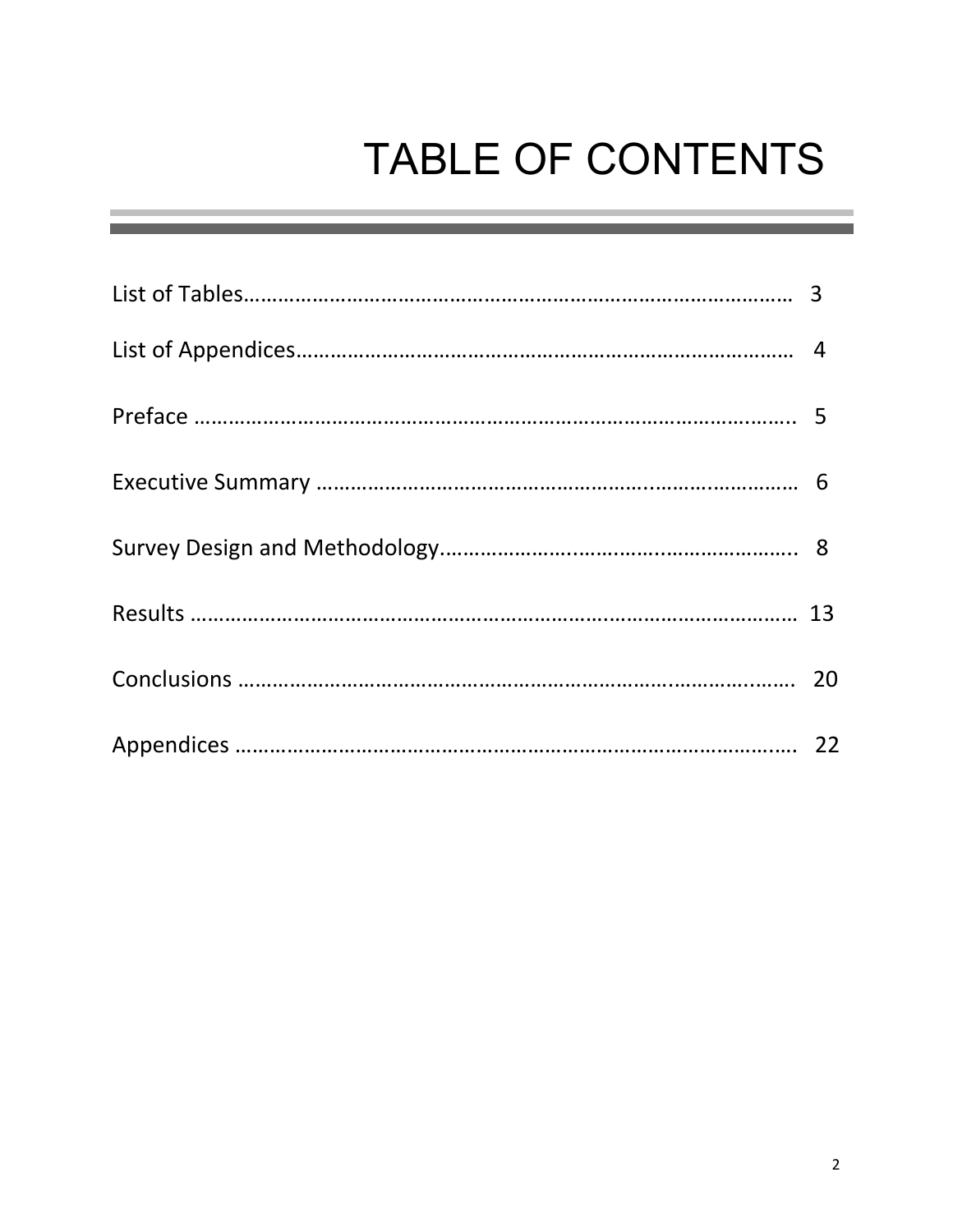# LIST OF TABLES

| Table          |                                               |    |
|----------------|-----------------------------------------------|----|
| $\mathbf{1}$   | Statewide Seat Belt Usage by Vehicle Type     | 7  |
| $\overline{2}$ |                                               | 13 |
| 3              | Seat Belt Usage for Vehicle Types (2012-2018) | 15 |
| 4              | Seat Belt Usage for Vehicle Speed (2012-2018) | 16 |
| 5              | Seat Belt Usage by Road Class (2012-2018)     | 16 |
| 6              | County Results for 2018 Colorado Statewide    |    |
|                |                                               | 18 |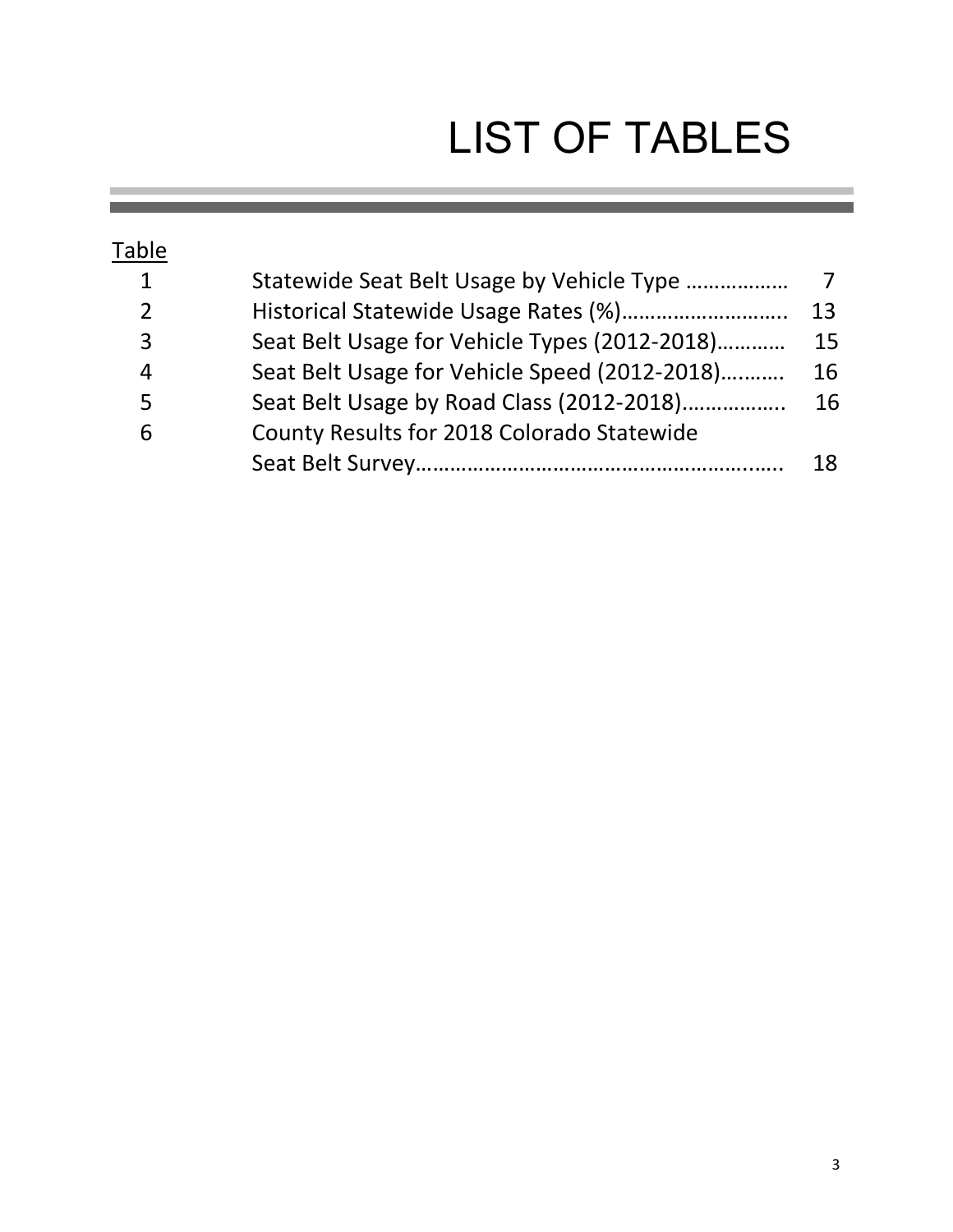# LIST OF APPENDICES

### **Appendix**

| $\mathbf 1$ | <b>Colorado Average Motor Crash-Related Fatalities</b> |    |
|-------------|--------------------------------------------------------|----|
|             |                                                        |    |
| 2           |                                                        |    |
| 3           | Roadway Functional Strata by County, Road              |    |
|             | Segments Population (N), Total Length, and             |    |
|             |                                                        | 27 |
| 4           | Weights for the Colorado State Seat Belt Usage         |    |
|             |                                                        | 29 |
| 5           |                                                        | 31 |
| 6           |                                                        |    |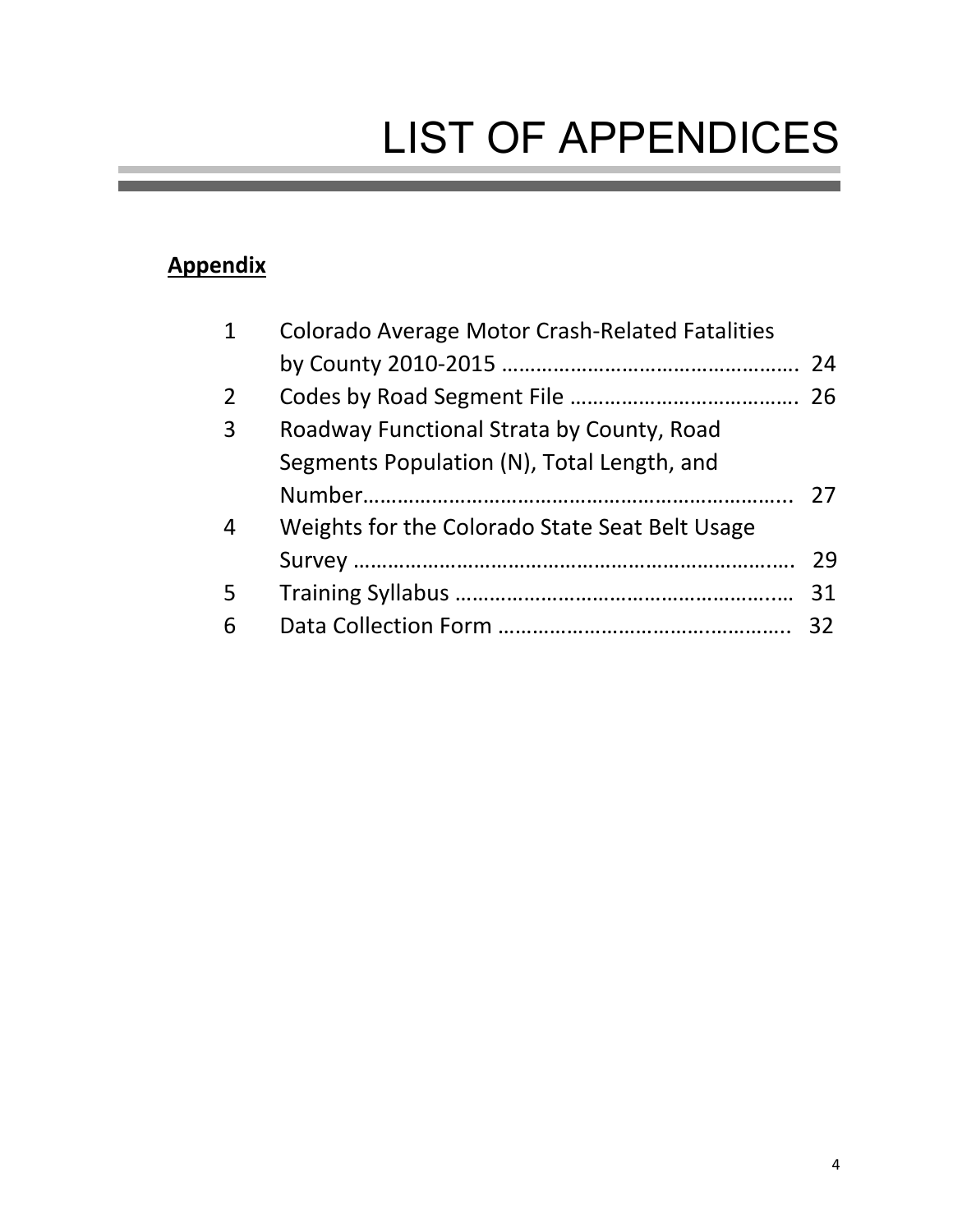# PREFACE

This report presents the results of a statewide seat belt usage study conducted for the Colorado Department of Transportation (CDOT), Office of Transportation Safety (OTS). The primary objective of this study was to provide an estimate of the seat belt usage rate for the State of Colorado in 2018.

This objective was accomplished by conducting a comprehensive statewide seat belt usage survey at selected observation sites throughout the State. A team of observers was trained in making direct observations of traffic to properly collect and record data during a period of two consecutive weeks (June 3 through June 16, 2018) in order to determine actual seat belt usage among Colorado drivers and outboard front seat passengers. With the data and analyses emanating from this study, CDOT, Office of Transportation Safety, will have current and accurate information upon which to base future transportation safety program decisions.

Atelior is pleased to have had the opportunity to work with the Office of Transportation Safety in the conduct of the 2018 Colorado Statewide Seat Belt Survey. The design of this study takes into consideration the population movements and trends within the State of Colorado and thus provides a realistic projection of actual seat belt usage. With the submission of this report, the project objectives have been completed within the time parameters and budget agreed to by CDOT and Atelior. The data and the analyses that are submitted to CDOT/OTS are, to the best of my knowledge, accurate and complete.

G. James Francis Principal Investigator, Atelior, LLC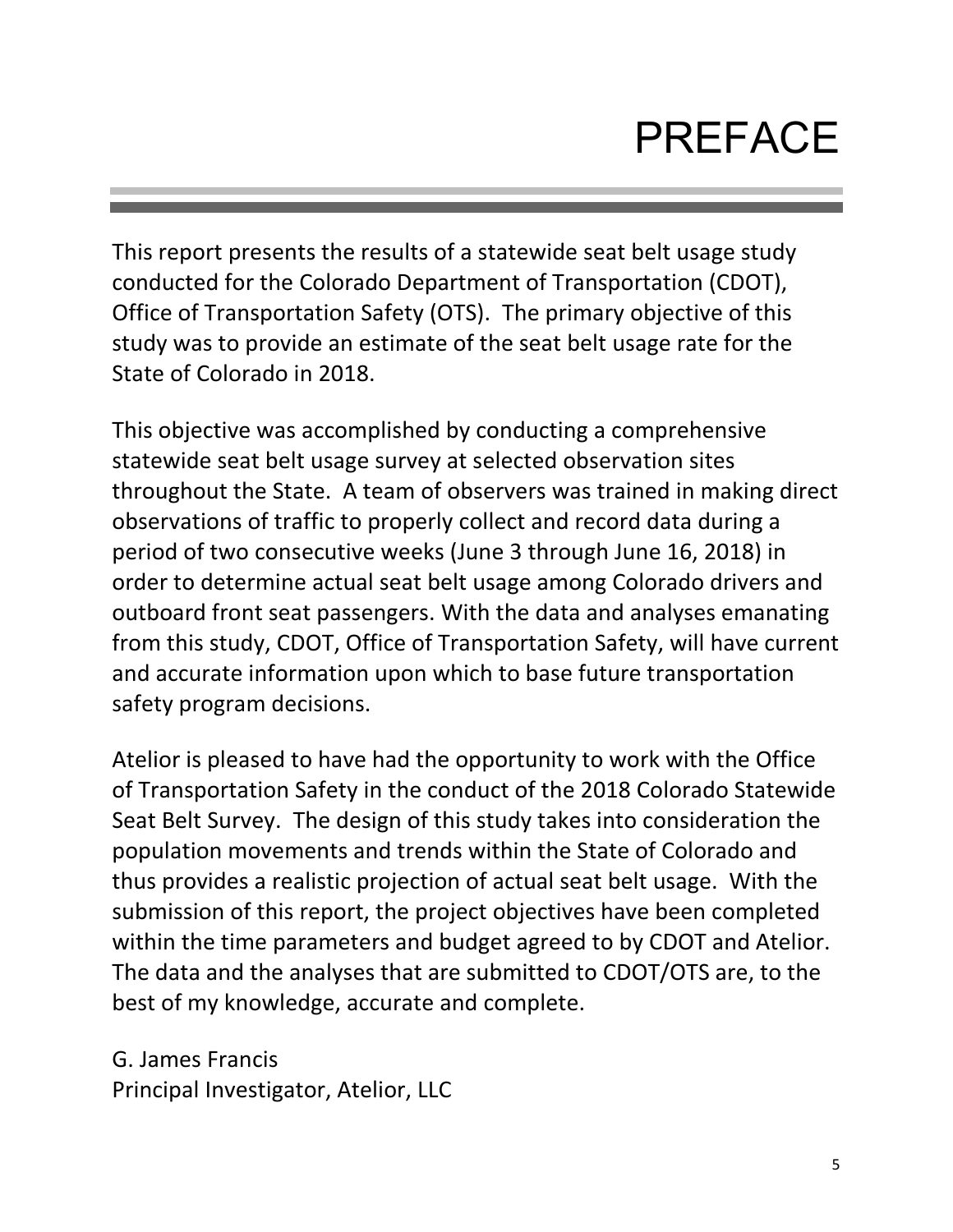# EXECUTIVE **SUMMARY**

Atelior, LLC conducted a comprehensive seat belt usage study in the State of Colorado from June 3 through June 16, 2018. Trained staff observed vehicles at 763 sites in 31 counties. A total of 132,447 vehicles were observed, including cars, vans, sport utility vehicles (SUVs), pickup trucks, and select commercial vehicles (10,000 pounds and under). Drivers and front seat outboard passengers of the eligible vehicles were observed for seat belt usage at predetermined observation sites throughout the State. There were 14 of the 770 original observation sites that could not be used due to location/traffic issues.

Dr. G. J. Francis served as Principal Investigator, Brenda Ogden as Project Coordinator, and Burt Deines as the Field Coordinator. Todd Tuell of Atelior, LLC was the lead statistician in the analysis of the data.

Field observers and supervisors were trained by the Atelior team in observation and recording methods in order to properly conduct the field survey and collect data. The need for consistency and accuracy in the process of data collection was emphasized in the training and presurvey phase of the study. Each observer was supplied with data collection sheets, maps, and site locations, as well as safety vests and hard hats.

As in previous seat belt usage surveys conducted by the Institute of Transportation Management, retired Colorado State Highway Patrol Officers were used as observers whenever possible. Because of their familiarity with interstate and state highways, as well as local and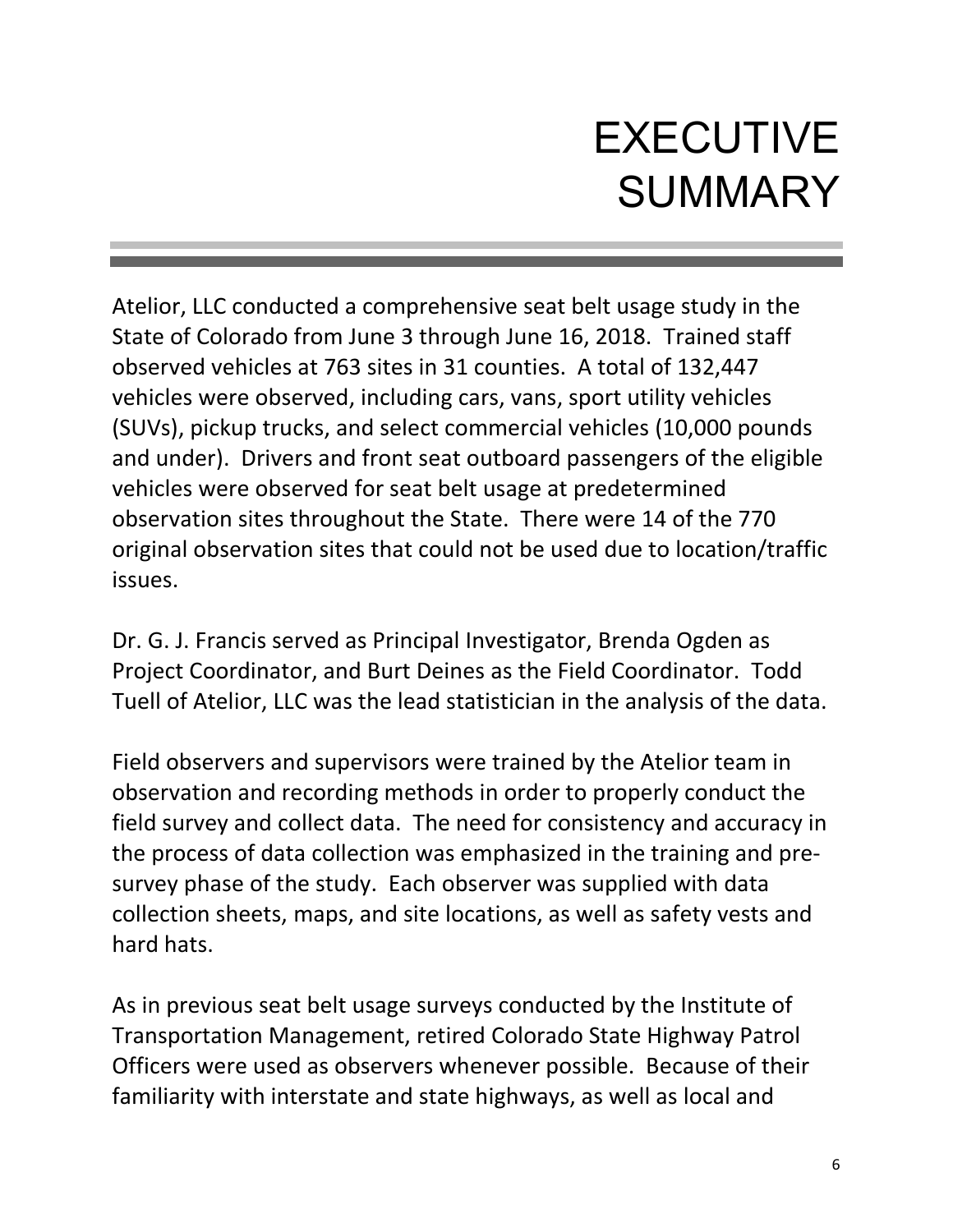county roads and safety procedures, many potential location and safety problems were minimized. The retired patrol officers have proven to be very conscientious and reliable and have helped strengthen the validity of the results. This staffing arrangement worked very well and the continued use of the patrol officers is planned for future studies. By using independent contractors, Atelior has taken measures to ensure the integrity of the survey and analyses while involving people in the study who have the most relevant skills.

The data collected through the observations were recorded, summarized, and entered into appropriate categories for analyses. Analyses of the data yielded the following seat belt usage results among the various vehicle types:

| Table 1: Statewide Seat Belt Usage |                        |       |  |  |  |
|------------------------------------|------------------------|-------|--|--|--|
| by Vehicle Type                    |                        |       |  |  |  |
|                                    | Estimate<br><u>Std</u> |       |  |  |  |
|                                    | %                      | Error |  |  |  |
| Car                                | 86.0                   | 0.6   |  |  |  |
| Van                                | 88.0                   | 0.9   |  |  |  |
| SUV                                | 90.8                   | 0.4   |  |  |  |
| <b>Truck</b>                       | 80.1                   | 0.7   |  |  |  |
| Commercial                         | 74.7                   | 1.6   |  |  |  |
| Overall                            | 86.3                   | 0.5   |  |  |  |
|                                    |                        |       |  |  |  |

Table 1: Statewide Seat Belt Usage

County usage rates, speed of vehicles, and road classification data will be presented under the "Results" section of this report. A conclusion section will provide an overall summary of the study followed by Appendices which contain examples of the forms and processes used during the survey stage of the study as well as site locations.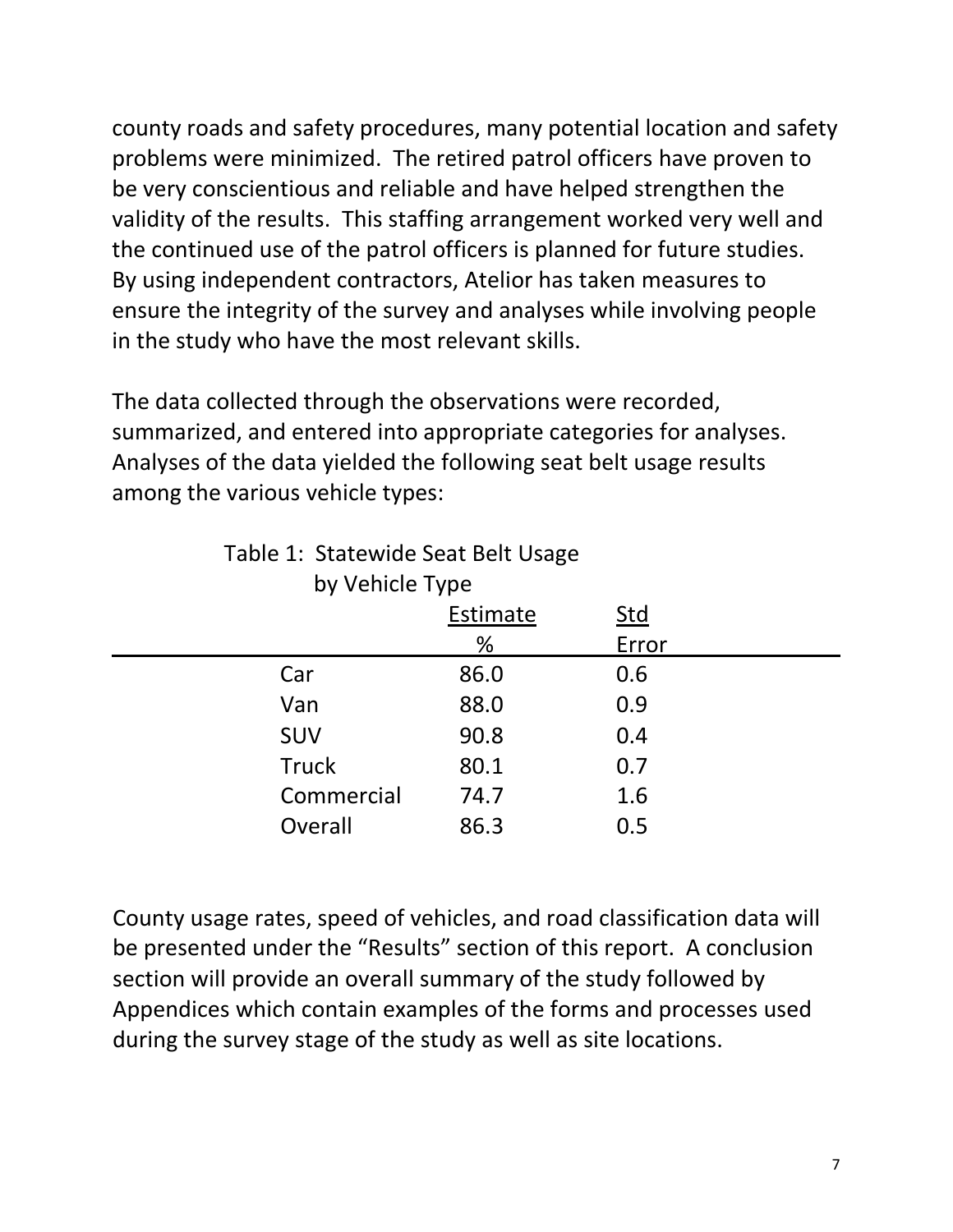# SURVEY DESIGN AND METHODOLOGY

The 2018 Colorado Statewide Seat Belt Usage Survey has been designed to meet all of the requirements established by the Uniform Criteria for State Observational Surveys of Seat Belt Use issued by the National Highway Traffic Safety Administration (NHTSA) Final Rule, Federal Register, Vol. 76, No. 63, April 1, 2011.

As required by the "Final Rule," the counties that account for 85% of the crash-related fatalities in the State are to be included in the survey sample. As shown in Appendix 1, 31 of the 64 counties accounted for 85% of the fatalities for the period of 2010-2014. These counties thus comprise the sample frame and were used as strata for sampling road segments.

Road segments were selected systematically with probability proportional to size (PPS) from all segments in the stratified counties. The road segments were serpentine sorted by latitude and longitude within counties, which makes the sampling spatially more uniform within counties. The research design therefore involves a stratified system PPS sample of data collection sites.

Roads within the counties were grouped according to the primary, secondary, and local classifications. Classifications are determined by the length of the road and the volume of traffic. All road segments in the sample counties were identified, and a sample of these segments was selected for observation. Definitions for road segments are provided in Appendix 2, and the selected road segments within each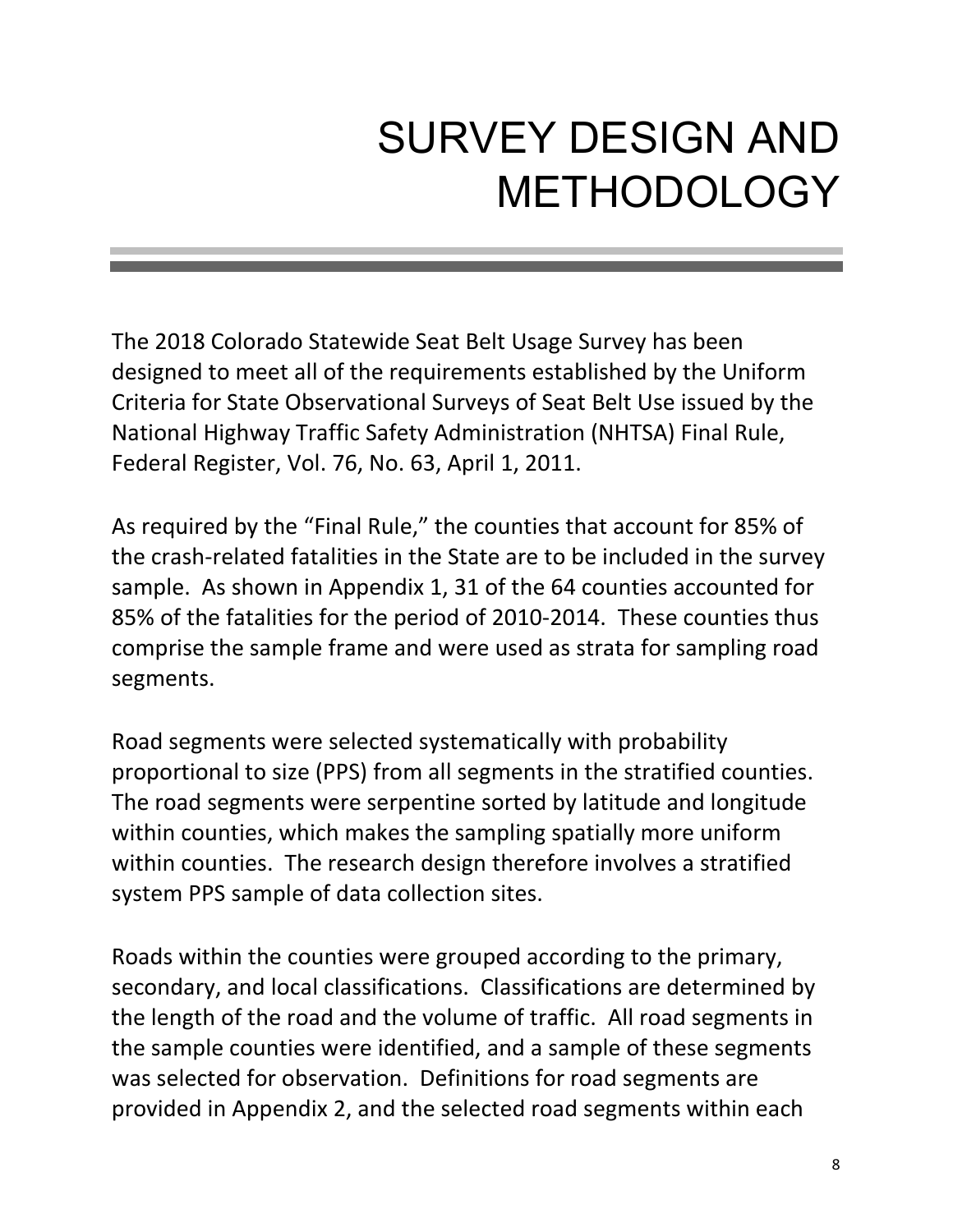county are listed in Appendix 3. Appendix 4 illustrates the weights of the segments within each county that were used in the calculation of the estimate of the statewide seat belt usage.

### Sample Size

A total of 770 sites (road segments) of primary, secondary, and local roads was determined to be a representative sample. However, due to low volumes of traffic and other site location issues, there were 763 usable observation sites included in the survey. Sample size determination was, in large measure, governed by time constraints and the precision requirement of the study. As NHTSA requires the standard error to be <2.5%. A decision as to how many roadways to select and assign for observation during the observation period required a balance between issues of statistical reliability and observer productivity. There was also a practical need to select an optimal number of road segments for study so that observers would not spend inordinate amounts of time traveling from site to site. With all of those issues given consideration as well as the NHTSA requirements and needs of the contracting organizations, a total sample of 763 observational time periods and sites were observed.

### Data Collection and Analysis

Observers and quality control monitors were trained in the appropriate procedures for observing seat belt usage and recording data. Scheduling, site locations, and internal operational protocol were included in the training syllabus which also gives an overview of the topics covered during the session (Appendix 5).

For the purposes of this survey, an observational site was defined as a specific road intersection or interstate ramp where observations take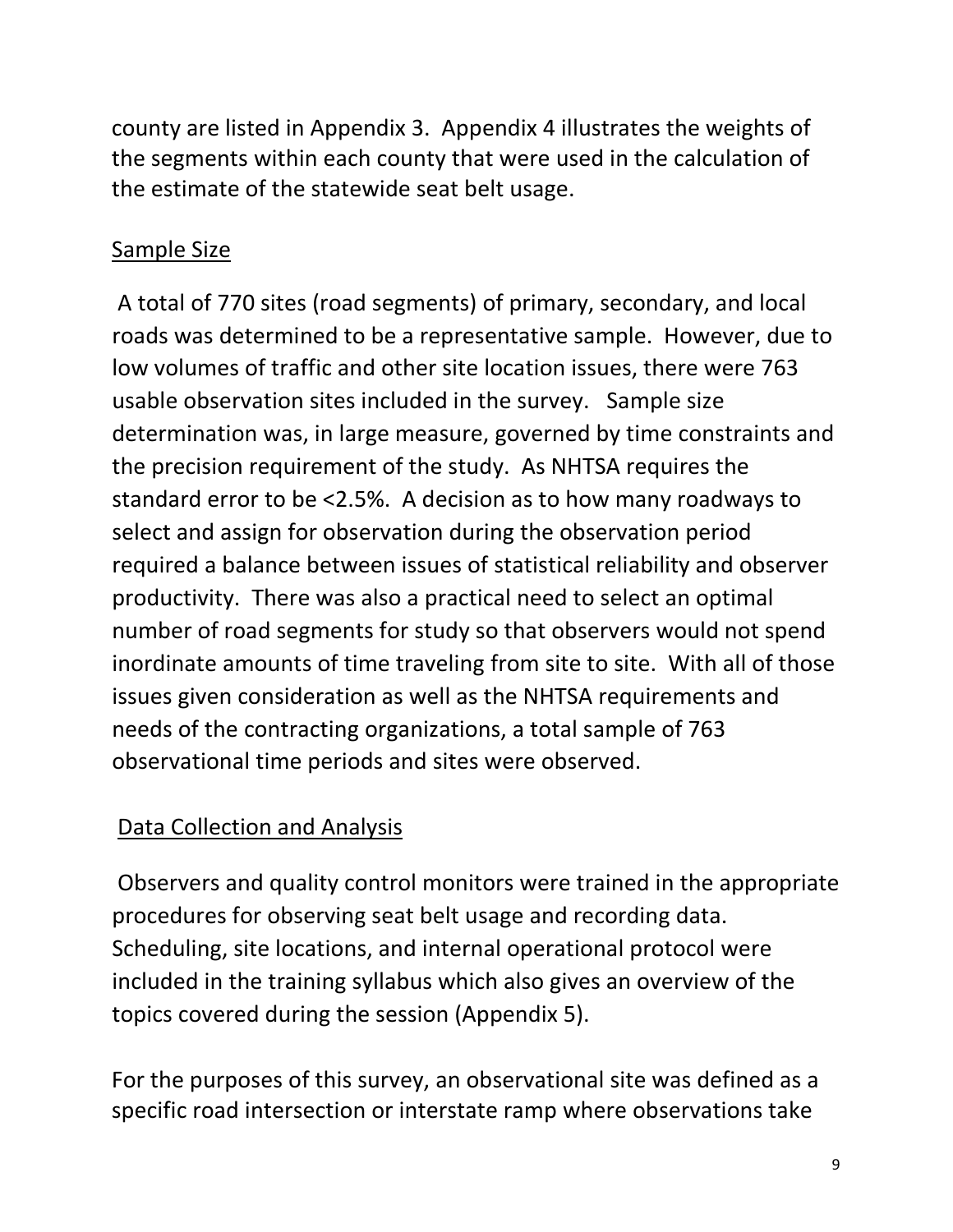place. Observations were conducted at each site for 40 minutes of each hour between the hours of 7:00 a.m. and 6:00 p.m. during a period of two consecutive weeks (June 3 through June 16, 2018). Twenty minutes were allowed for recording data and moving to the next observation site. Start times and days were staggered in order to have a representative sample of days of the week and peak and nonpeak traffic. When possible, traffic was observed, for safety reasons, from inside the sample road segment at or near the point where the traffic was leaving the segment.

Drivers and front seat outboard passengers were observed in cars, vans, pickup trucks, SUVs, and select commercial vehicles (10,000 pounds and under). Observers generally chose one lane of traffic traveling in one direction to observe seat belt usage. The data were recorded as "yes," "no," or "non-observable" for the driver and front seat outboard passenger.

The data were transferred from the field summary sheets to forms placing the data in specific categories for analysis. To maintain continuity with results from prior years, the SAS code from past studies was translated into ratio estimates computed by the R Survey package. The overall usage estimate (percentage) and usage estimates by vehicle type were calculated using the svyratio function. For the usage estimates by the various domains (vehicle type, speed, road class, and county) the svyby function was used. Both the svyratio and svyby functions take into account the design used in selecting the sample. The cv and coef functions were used to calculate the coefficients of variation and 95% confidence interval limits for the estimates.

By applying the processes described above, seat belt usage rates in Colorado were estimated, along with a determination of the standard errors and coefficients of variation. The survey sample size was large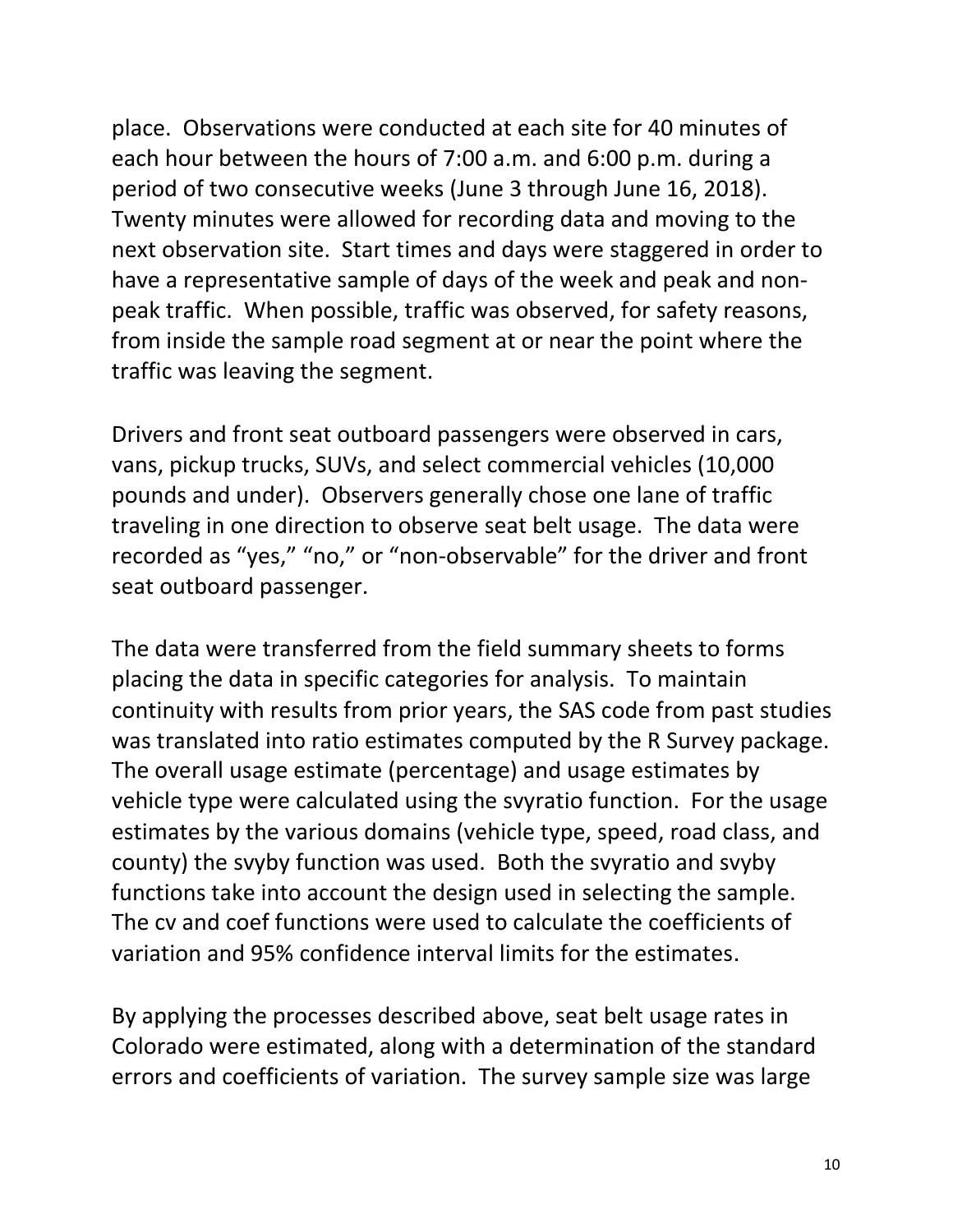enough to allow estimates of usage rates for various domains of counties, vehicle types, speed, and road class.

In summary, the research design included the following elements that were critical to this study:

- 1. Samples were probability-based from the population of road segments within each county, yielding unbiased estimates of seat belt usage for the State's driver and outboard front seat passenger population for vehicles falling within the parameters of this study.
- 2. The sample data were collected through direct observation of seat belt usage at the predetermined sites by qualified and trained observers. Observation times were assigned and rescheduled if weather interfered or other conditions existed which made observations at a particular site unsafe or unproductive.
- 3. The population of interest was the driver and outboard front seat passenger of cars, vans, SUVs, light trucks, and select commercial vehicles (10,000 pounds and under).
- 4. Observations were conducted in daylight hours from June 3 through June 16, 2018 between the hours of 7:00 AM and 6:00 PM.
- 5. Observation start times were staggered in order to obtain a representative sample from rush hour (peak traffic) and non-rush hour (non-peak traffic) time frames.
- 6. Observational data were recorded on counting sheets and summarized (See Appendix 6). The data were then transcribed to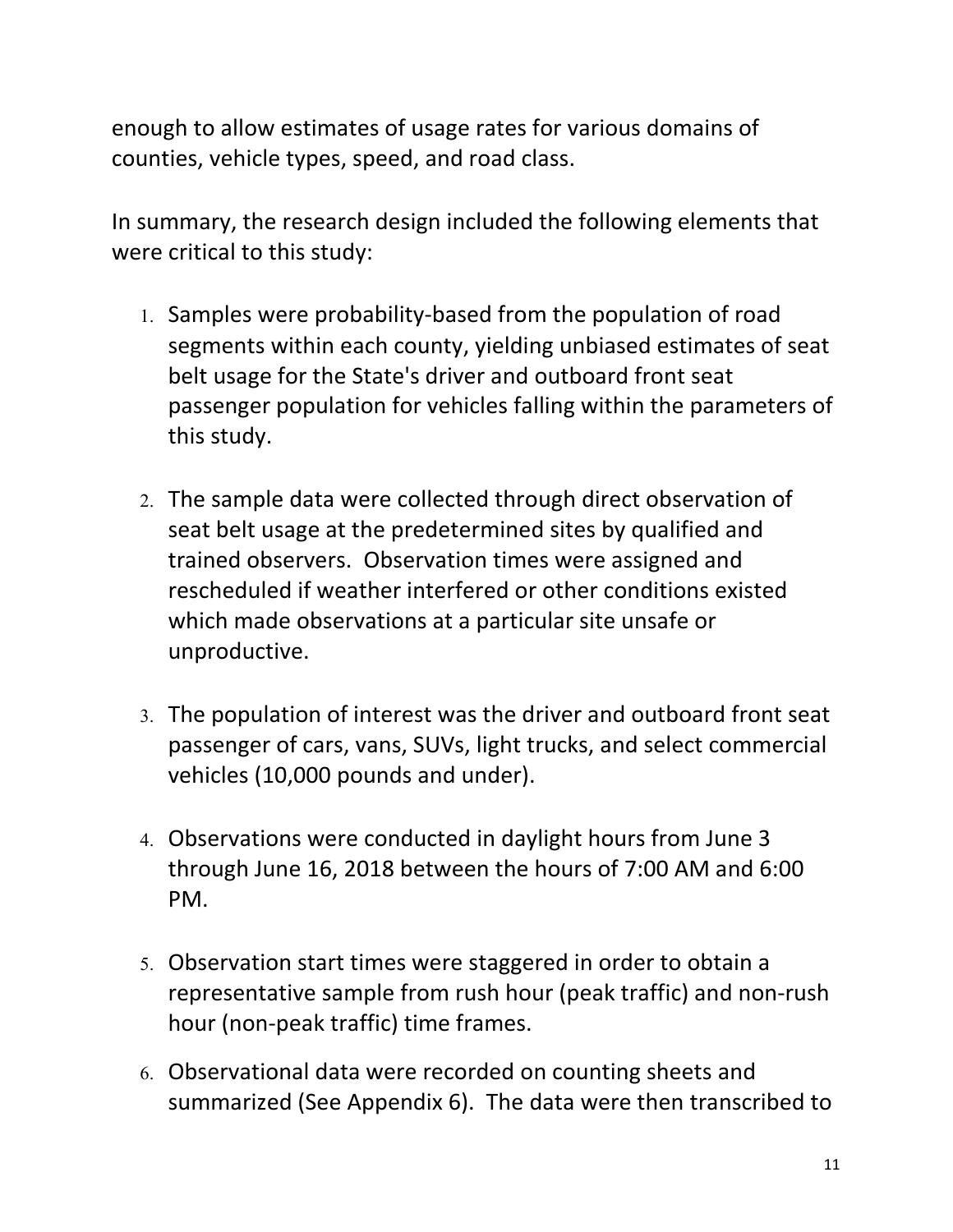create a digital record and entered onto field summary forms, which served as input into the R survey package for data reduction.

### Sample Characteristics

- 763 of 770 sites observed.
- 132,447 vehicles
- 162,096 occupants (both drivers and passengers) were observed.
- 5,397 occupants were unable to be observed 5,004 of these were drivers Represents 3.3% of all individuals (observable and non-observable)

Non-observables by

| <b>Vehicle Type</b> | 2018 |
|---------------------|------|
| Car                 | 3.1% |
| Van                 | 2.5% |
| <b>SUV</b>          | 2.6% |
| <b>Truck</b>        | 5.1% |
| Commercial          | 3.8% |
| <b>OVERALL</b>      | 3.3% |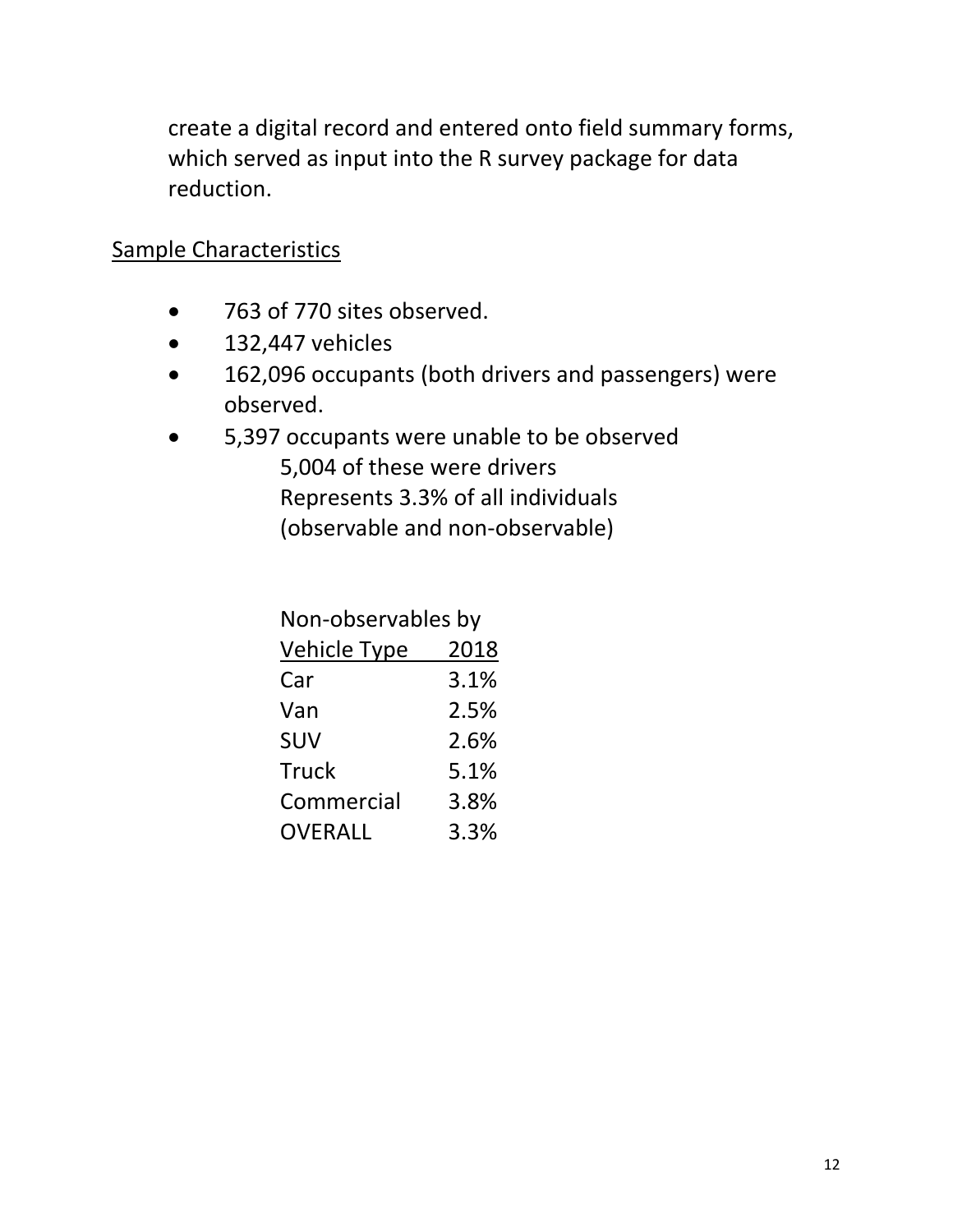### Statewide Survey Results

The 2018 Colorado Statewide Seat Belt Usage Survey was designed to meet all the requirements established by the Uniform Criteria for State Observational Surveys of Seat Belt Use issued by the National Highway Traffic Safety Administration (NHTSA) Final Rule, Federal Register, Vol. 76, No. 63, April 1, 2011.

The statewide survey collected data at 763 sites as a multistage, stratified, random sample. As shown in Table 2, the 2018 statewide seat belt usage for Colorado (cars, vans, SUVs, pickup trucks, and select commercial vehicles 10,000 pounds and under) over the sampling period was 86.3%. A 95% confidence interval constructed with regard to the overall seat belt usage rate is from 85.3 to 87.2%.

|  |  |  | Table 2: Historical Statewide Usage Rates (%) |  |
|--|--|--|-----------------------------------------------|--|
|--|--|--|-----------------------------------------------|--|

|                                                           | 2018   2017   2016   2015   2014   2013   2012        |  |  |  |
|-----------------------------------------------------------|-------------------------------------------------------|--|--|--|
| Total                                                     | 86.3%   83.8%   84.0%   85.2%   82.4%   82.1%   80.7% |  |  |  |
| Standard   0.5%   0.5%   0.6%   0.5%   0.7%   0.7%   0.6% |                                                       |  |  |  |
| Error                                                     |                                                       |  |  |  |

Table 2 also shows the overall seat belt usage rate for the past seven years. The table illustrates the relative levels of consistency of usage rates from year to year. Besides an overall improvement of nearly 6% over the past seven years, the table illustrates the relative levels of consistency of usage rates from year to year. The small fluctuations in usage rates are, at least in part, due to the vagaries of vehicle occupant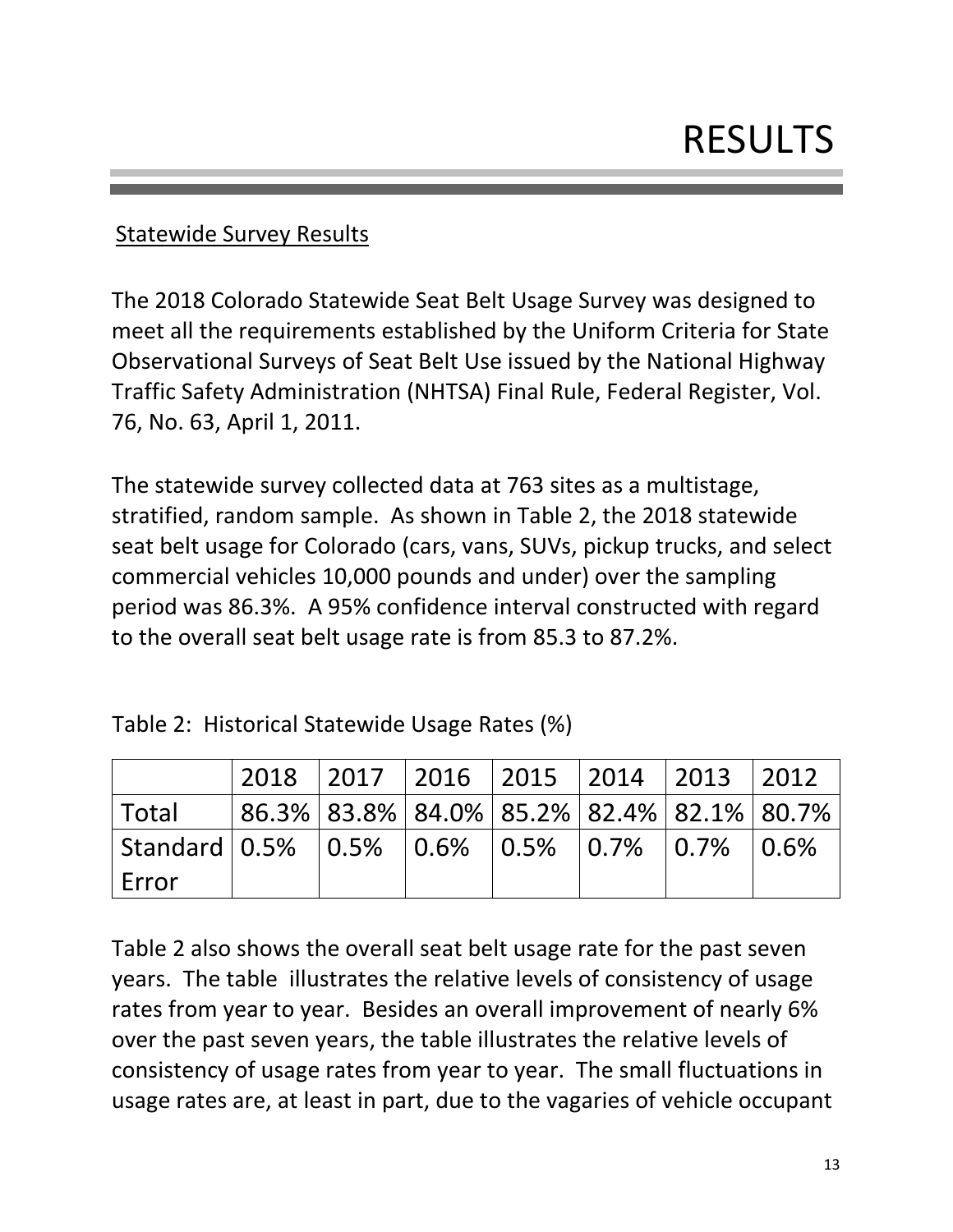behaviors in a secondary law state. It should be noted that in secondary law states, such as Colorado, a high seat belt usage rate requires considerable investment in media, and educational efforts must be significant in order to maintain constant usage rates and to make even small gains.

Table 3 provides a seven-year comparison of seat belt usage among the various vehicle types. All vehicle types had higher usage rates this year. Vans and SUVs remain the highest in usage rates with 88.0% and 90.8%, respectively.

Table 3: Seat Belt Usage for Vehicle Types 2012-2018 (Cars,

Vans, SUVs, Trucks, and Commercial Vehicles)

\*Note: Commercial vehicles 10,000 pounds and under were observed for the first time in 2012.

|             | 2018 | $\vert$ 2017 2016 2015 2014 2013 2012                    |  |  |  |
|-------------|------|----------------------------------------------------------|--|--|--|
| Cars        |      | 86.0% 83.7% 83.9% 85.2% 83.1% 82.6% 82.3%                |  |  |  |
| Vans        |      | 88.0% 87.2% 89.5% 89.2% 87.3% 86.9% 85.2%                |  |  |  |
| <b>SUVs</b> |      | $90.8\%$   88.5%   89.2%   89.9%   87.1%   86.7%   84.6% |  |  |  |
| Trucks      |      | 80.1% 76.5% 76.1% 77.6% 72.4% 73.0% 71.7%                |  |  |  |
| Com-        |      | 74.7% 70.8% 68.2% 73.9% 67.5% 65.5% 65.1%                |  |  |  |
| mercial*    |      |                                                          |  |  |  |

As in past studies, the results for 2018 demonstrate a strong correlation between speed and seat belt usage (see Table 4). The higher the speed, the more likely people are to use their seat belts.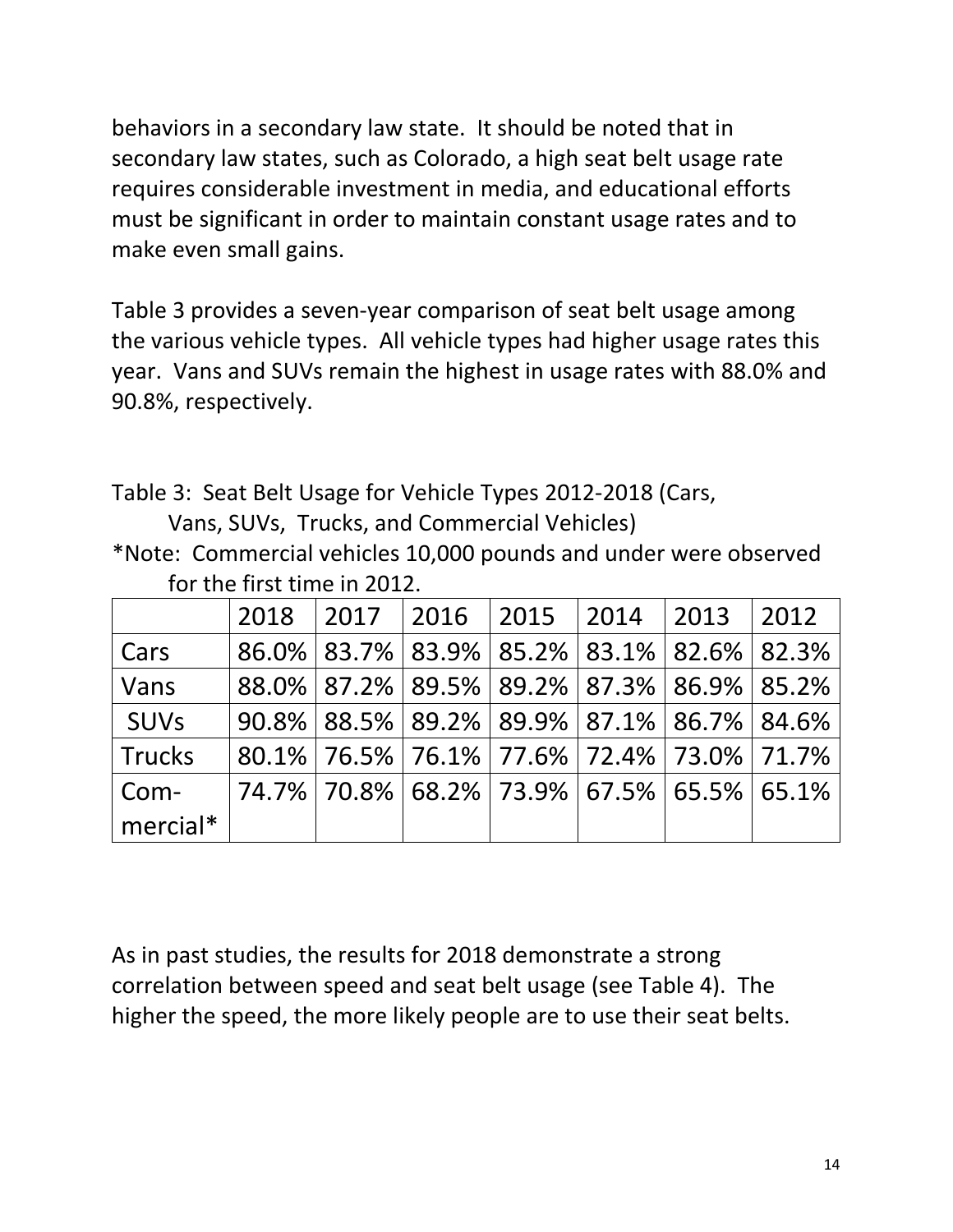|          | 2018 |                                                       | 2017   2016   2015   2014   2013 |  | $ 2012\rangle$ |
|----------|------|-------------------------------------------------------|----------------------------------|--|----------------|
| $0 - 30$ |      | 84.6%   82.5%   80.8%   81.4%   77.5%   77.5%   76.4% |                                  |  |                |
| mph      |      |                                                       |                                  |  |                |
| 31-50    |      | 84.9%   83.3%   84.4%   85.4%   82.8%   83.3%   80.7% |                                  |  |                |
| mph      |      |                                                       |                                  |  |                |
| $50+$    |      | 89.9%   86.6%   88.2%   89.1%   88.0%   88.0%   85.5% |                                  |  |                |
| mph      |      |                                                       |                                  |  |                |

Table 4: Seat Belt Usage by Vehicle Speed (2012-2018)*.*

Seat belt usage by road class is displayed in Table 5. The differing usage rates for the road classes are in part explained by the speed of the traffic on the roads. For example, the "local" classification has more traffic that is "neighborhood trip" oriented with much slower speeds. The shorter the trip, the less likely people are to wear seat belts.

|  |  |  |  |  | Table 5: Seat Belt Usage by Road Class (2012-2018). |
|--|--|--|--|--|-----------------------------------------------------|
|--|--|--|--|--|-----------------------------------------------------|

|                                                                 |  | 2018   2017   2016   2015   2014   2013   2012        |  |  |
|-----------------------------------------------------------------|--|-------------------------------------------------------|--|--|
| Primary   90.8%   90.4%   89.4%   90.2%   89.1%   89.6%   87.0% |  |                                                       |  |  |
| Second-   87.0%   85.7%   84.6%   86.1%   83.7%   83.1%   82.0% |  |                                                       |  |  |
| ary                                                             |  |                                                       |  |  |
| Local                                                           |  | 85.7%   82.8%   83.2%   84.4%   81.2%   80.8%   78.8% |  |  |

Table 6 displays individual county results for 2018. The county data also illustrate the differences in seat belt usage between some of the urban and rural areas of the State. While the more urban counties in the Front Range, such as Douglas and Larimer, generally have higher usage rates,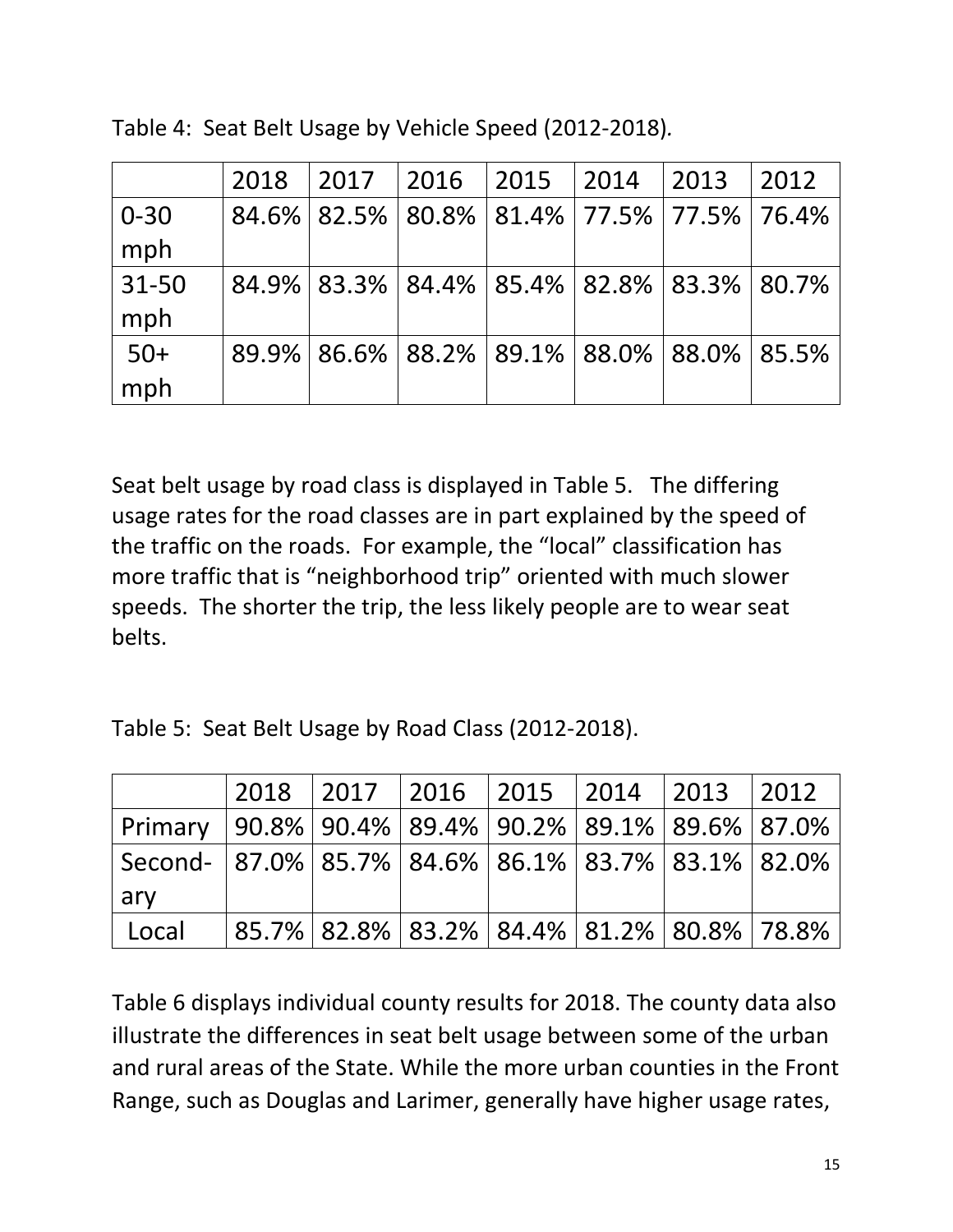these counties also tend to have a more balanced number of vehicle types (cars, SUVs, vans, pickup trucks, and select commercial vehicles 10,000 pounds and under). The more rural counties on the Western Slope and Eastern Plains, such as Mesa and Cheyenne, have a higher proportion of pickup trucks, which influences the usage rate in a downward manner. However, in those rural counties that have observation sites along one of the interstate highways, like Garfield and Summit, the usage rate is much higher.

Of the 31 counties included in the study this year, there were 12 counties with usage rates at or above the statewide average of 86.3%. Of these 19 counties below 86.3%, there were 11 between 81.0% and 86.3%. Two rural counties had the lowest usage rates (Cheyenne at 65.0% and Delta at 75.3%). Adams County which is a mix of rural and urban was 69.97%. Douglas County had the highest usage at 94.6%. Other counties over 90.0% include Larimer at 92.9% and Las Animas at 92.1% and Moffatt at 91.4%, respectively.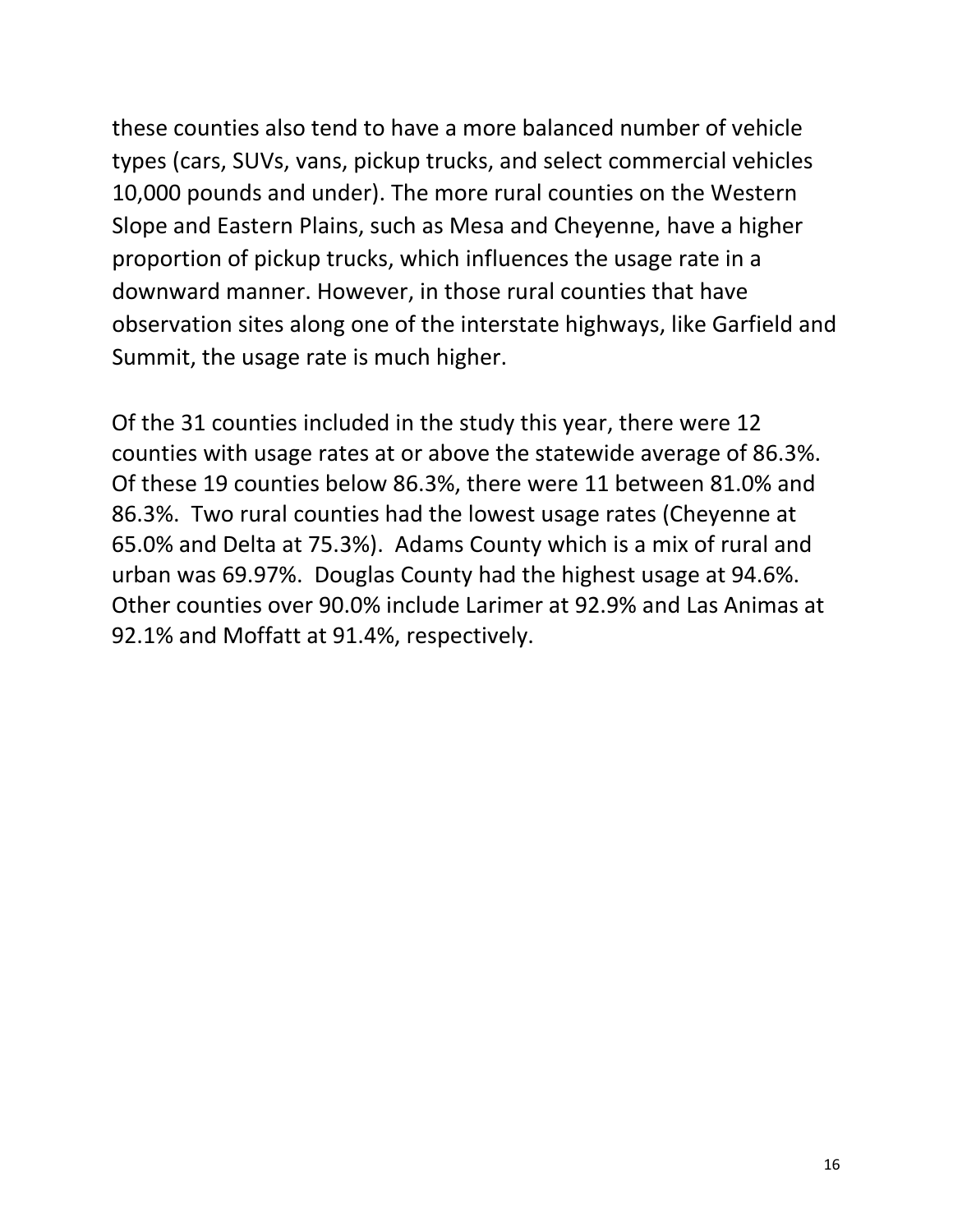| $\#$<br>County     |              | <b>Seat Belt</b> | Standard | Lower    | Upper    |
|--------------------|--------------|------------------|----------|----------|----------|
|                    | <b>Sites</b> | Usage            | Error    | 95%      | 95%      |
|                    |              | Estimate (%)     | (% )     | Conf Int | Conf Int |
|                    |              |                  |          | (%)      | (% )     |
| Adams              | 44           | 69.9             | 4.1      | 62.0     | 77.9     |
| Alamosa            | 11           | 88.7             | 0.8      | 87.1     | 90.3     |
| Arapahoe           | 44           | 89.1             | 1.6      | 85.9     | 92.2     |
| <b>Boulder</b>     | 44           | 88.6             | 0.9      | 86.9     | 90.3     |
| Chaffee            | 11           | 77.4             | 2.0      | 73.5     | 81.3     |
| Cheyenne           | 11           | 65.0             | 7.7      | 50.0     | 80.1     |
| <b>Clear Creek</b> | 44           | 84.5             | 2.4      | 79.7     | 89.3     |
| <b>Delta</b>       | 11           | 75.3             | 2.3      | 70.8     | 79.7     |
| Denver             | 44           | 89.0             | 1.0      | 87.0     | 91.0     |
| Douglas            | 44           | 94.6             | 0.9      | 93.0     | 96.3     |
| Eagle              | 11           | 85.8             | 2.6      | 80.6     | 90.9     |
| El Paso            | 44           | 85.3             | 1.1      | 83.2     | 87.4     |
| Fremont            | 11           | 83.5             | 1.7      | 80.2     | 86.8     |
| Garfield           | 11           | 86.2             | 2.2      | 81.9     | 90.4     |
| Gunnison           | 11           | 84.0             | 1.5      | 81.0     | 87.0     |
| Jefferson          | 44           | 86.5             | 1.6      | 83.4     | 89.6     |
| <b>Kit Carson</b>  | 11           | 83.6             | 7.1      | 69.8     | 97.5     |
| La Plata           | 11           | 75.8             | 2.6      | 70.8     | 80.8     |
| Larimer            | 44           | 92.9             | 0.8      | 91.3     | 94.6     |
| Las Animas         | 11           | 92.1             | 1.7      | 88.7     | 95.5     |
| Lincoln            | 11           | 83.8             | 4.4      | 75.3     | 92.4     |
| Mesa               | 44           | 79.6             | 2.1      | 75.4     | 83.8     |
| Moffat             | 11           | 91.4             | 1.7      | 88.0     | 94.7     |
| Montezuma          | 11           | 77.4             | 2.6      | 72.3     | 82.5     |
| Montrose           | 11           | 81.0             | 3.1      | 74.9     | 87.0     |
| Morgan             | 11           | 82.8             | 3.5      | 75.9     | 89.8     |
| Otero              | 11           | 84.3             | 1.6      | 81.1     | 87.5     |
| Park               | 37           | 86.4             | $1.0\,$  | 84.4     | 88.4     |
| Pueblo             | 44           | 85.7             | 1.0      | 83.8     | 87.7     |
| Summit             | 11           | 86.8             | 1.4      | 84.1     | 89.6     |
| Weld               | 44           | 89.7             | 2.1      | 85.6     | 93.9     |

### Table 6: County Results for 2018 Colorado Statewide Seat Belt Survey.

Estimates for Cheyenne and Kit Carson are likely not as accurate due to the magnitude of the standard error. A standard error of 5.0 and higher is generally caused by the small sample size which makes the estimate somewhat suspect.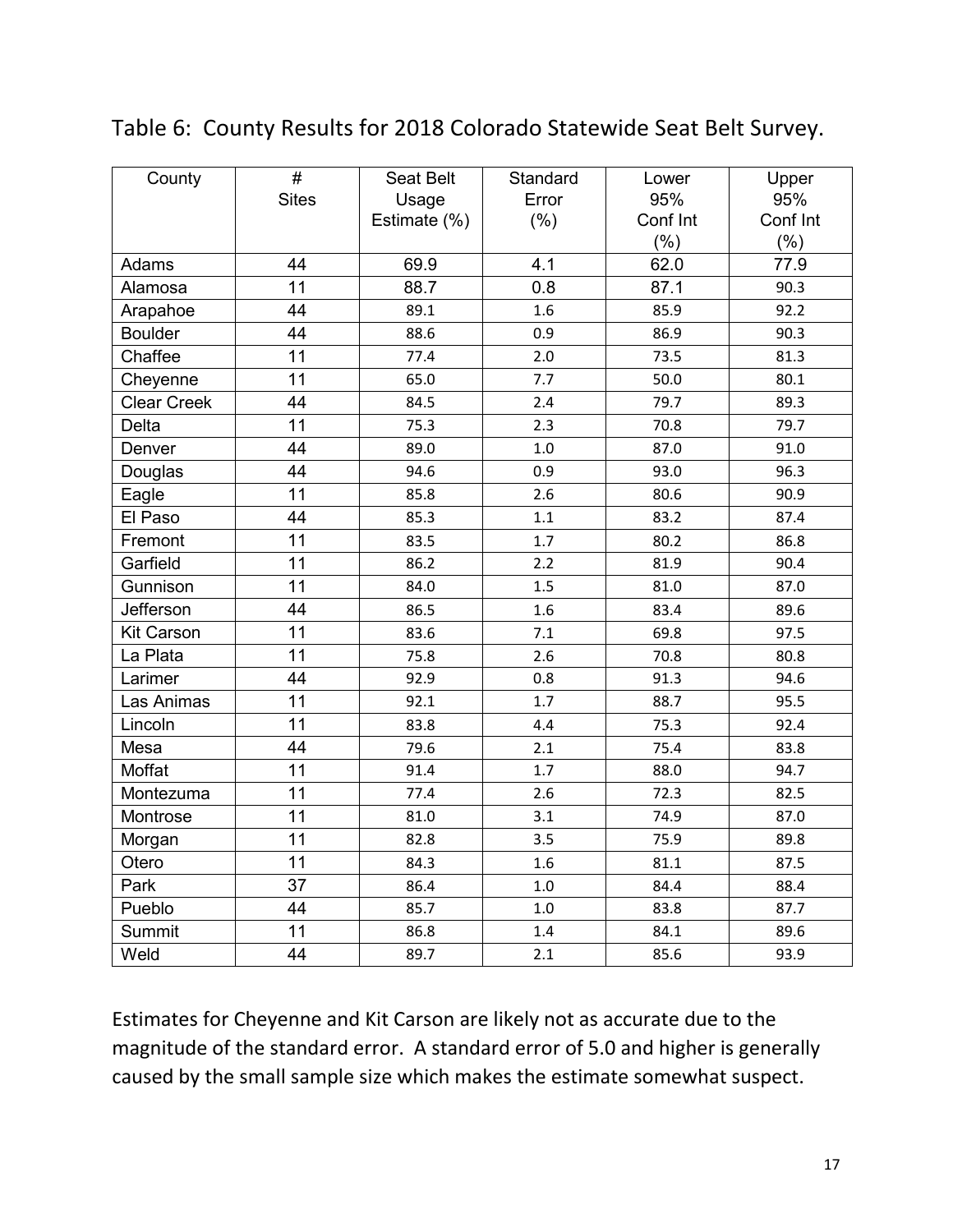Non-Observables: The non-observable rate of 3.3% for the study was well below the 10% limit established by NHTSA. Overall, there were 5,397 vehicles for which the use of seat belts could not be determined. Tinted windows, sun reflection, the height of some trucks and commercial vehicles, and color of clothing/seat belts were among the reasons for the non-observable designation. Below are the nonobservable rates by vehicle types:

| Vehicle        | Non-Observable |      |       |  |  |  |  |  |  |  |
|----------------|----------------|------|-------|--|--|--|--|--|--|--|
| <b>Type</b>    | Vehicles       |      |       |  |  |  |  |  |  |  |
|                | 2016           | 2017 | 2018  |  |  |  |  |  |  |  |
| Car            | 2.4%           | 2.6% | 3.1%  |  |  |  |  |  |  |  |
| Van            | 1.1%           | 2.3% | 2.3%  |  |  |  |  |  |  |  |
| <b>SUV</b>     | 1.7%           | 2.4% | 2.6%  |  |  |  |  |  |  |  |
| <b>Truck</b>   | 3.9%           | 4.5% | 4.5%  |  |  |  |  |  |  |  |
| Commercial     | 1.8%           | 3.6% |       |  |  |  |  |  |  |  |
|                |                |      |       |  |  |  |  |  |  |  |
| <b>OVERALL</b> | 2.3%           | 2.9% | 3.33% |  |  |  |  |  |  |  |

| Vehicle        | Non-Observable  |  |  |  |  |
|----------------|-----------------|--|--|--|--|
| <b>Type</b>    | <b>Vehicles</b> |  |  |  |  |
| Car            | 1113            |  |  |  |  |
| Van            | 95              |  |  |  |  |
| <b>SUV</b>     | 801             |  |  |  |  |
| <b>Truck</b>   | 1057            |  |  |  |  |
| Commercial     | 165             |  |  |  |  |
|                |                 |  |  |  |  |
| <b>OVERALL</b> | 3231            |  |  |  |  |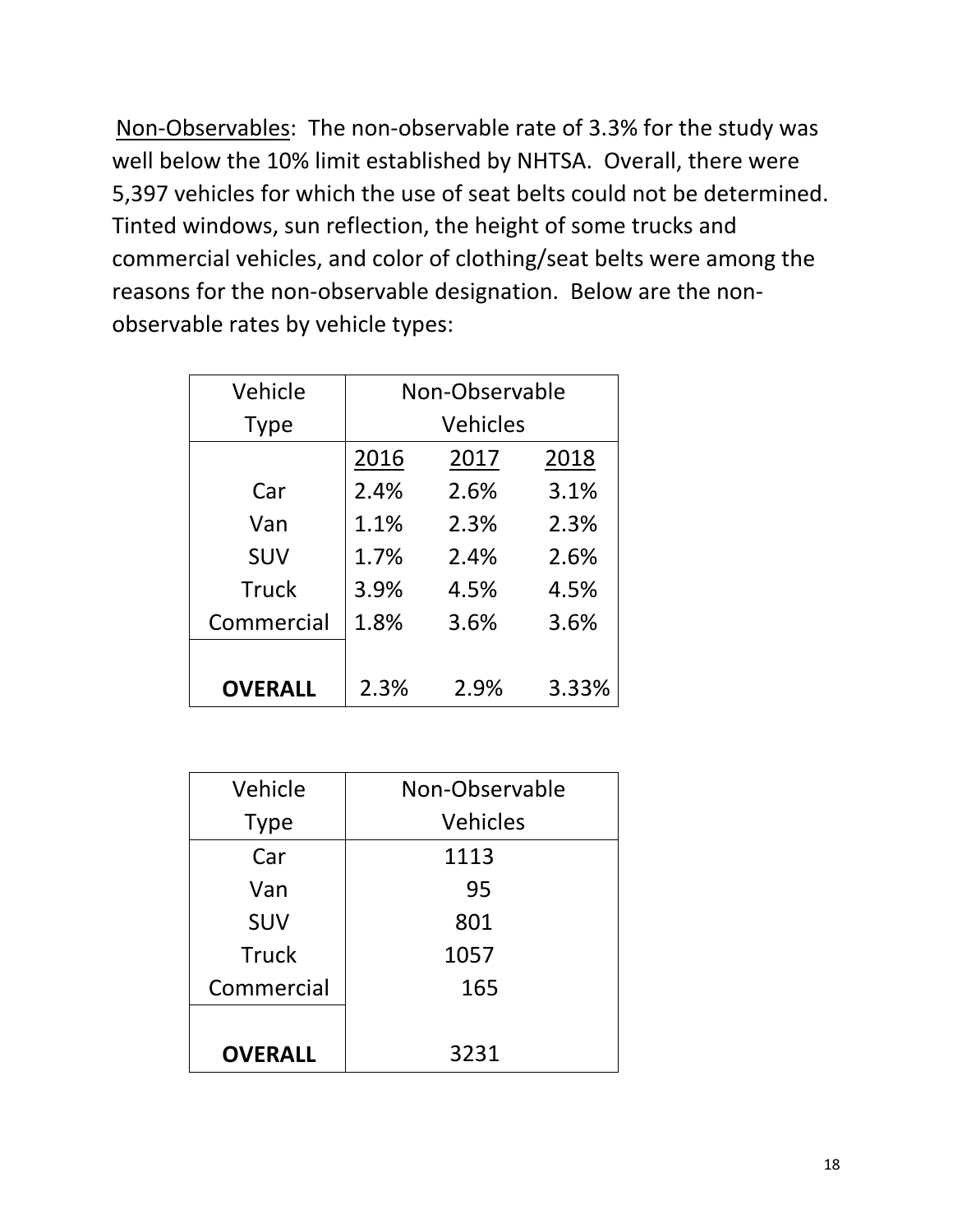Given the low non-observable rate and exceptionally low standard error pf 0.5% for the study. The overall seat belt usage rate of 86.3% appears, statistically, to be quite sound.

Successes: While it is difficult to track the impact of any one specific program or effort, the following list of possible explanations undoubtedly worked in concert to maintain the relatively high levels of seat belt usage in the State of Colorado.

- 1. The success of the educational efforts of CDOT and the Department of Public Health and Environment to inform the public of the dangers of not using seat belts.
- 2. An improvement in the general knowledge of the public of the need for the use of seat belts by vehicle operators and front seat passengers.
- 3. The "Click It or Ticket" program may have impacted drivers and front seat occupants enough to improve usage rates.
- 4. Enforcement efforts have impacted drivers and vehicle passengers and caused more awareness of the need to use seat belts.

Travel Variables: As was shown in Tables 3 and 4, the travel variables of road class and speed impact seat belt usage. As stated earlier, seat belt usage was higher on primary roads (90.8%) than on local roads (85.7%), and as demonstrated in this year's results as well as in previous studies, seat belts are used more frequently at higher speeds than at lower speeds. Both the road class and vehicle speed showed statistical significance (p<0.05) in the differences in seat belt usage. Weather as a travel variable did not appear to be a factor in seat belt usage.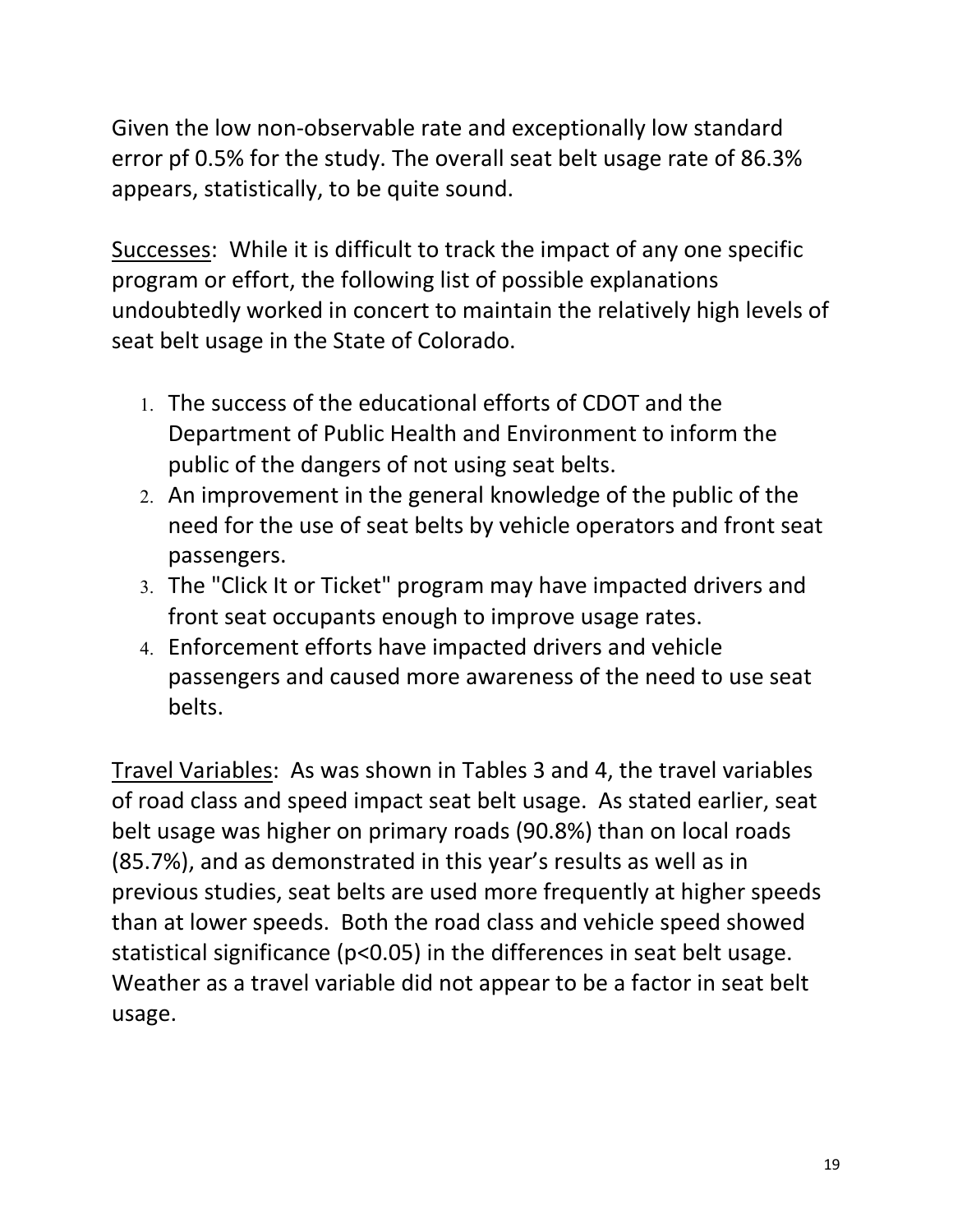The 763 observation sites included in this study were surveyed during the two-week period from June 3 through June 16, 2018. Total observations of 132,447 vehicles yielded a statewide estimate of 86.3%. Statistically, the results for the past seven years have been relatively constant with six of the seven years in the 82.1-85.2% range. The usage rate of 80.7% in 2012 and the 86.3% in 2018 were the only years outside these parameters. The last five years represent a major improvement over previous five-year blocks.

To further demonstrate the improvement in rates, the overall 2001 seat belt usage in Colorado was 72.1%. Trucks were at 57.4% and SUVs were the highest at 78.3%. In 2006, the rates improved to 80.3% overall with 68.7% for trucks and 87.1% for SUVs. In 2015, trucks were at an all-time high of 77.6% and are even higher this year at 80.1%. Except for one "bump" upward in 2010, cars have had consistent usage rates in the 82.3 to 85.2% range. In the current year, cars were at an 86.0% usage rate (a 2.3 improvement over last year). SUVs and vans were the highest of all vehicle types this year at 90.8% and 88.0%.

The inclusion of select commercial vehicles (10,000 pounds and under) has had a downward influence on the overall seat belt usage rate. The commercial usage rate of 74.7% this year is a significant improvement over last year but still well below the 86.3% statewide average. As was the case last year, it is generally the "local" commercial vehicles whose drivers and passengers are out of compliance.

Pickup trucks had a usage rate of 80.1%. While higher than the commercial usage rate, it is still lower than the other vehicle types. In agricultural areas secondary road traffic is likely to have more pickup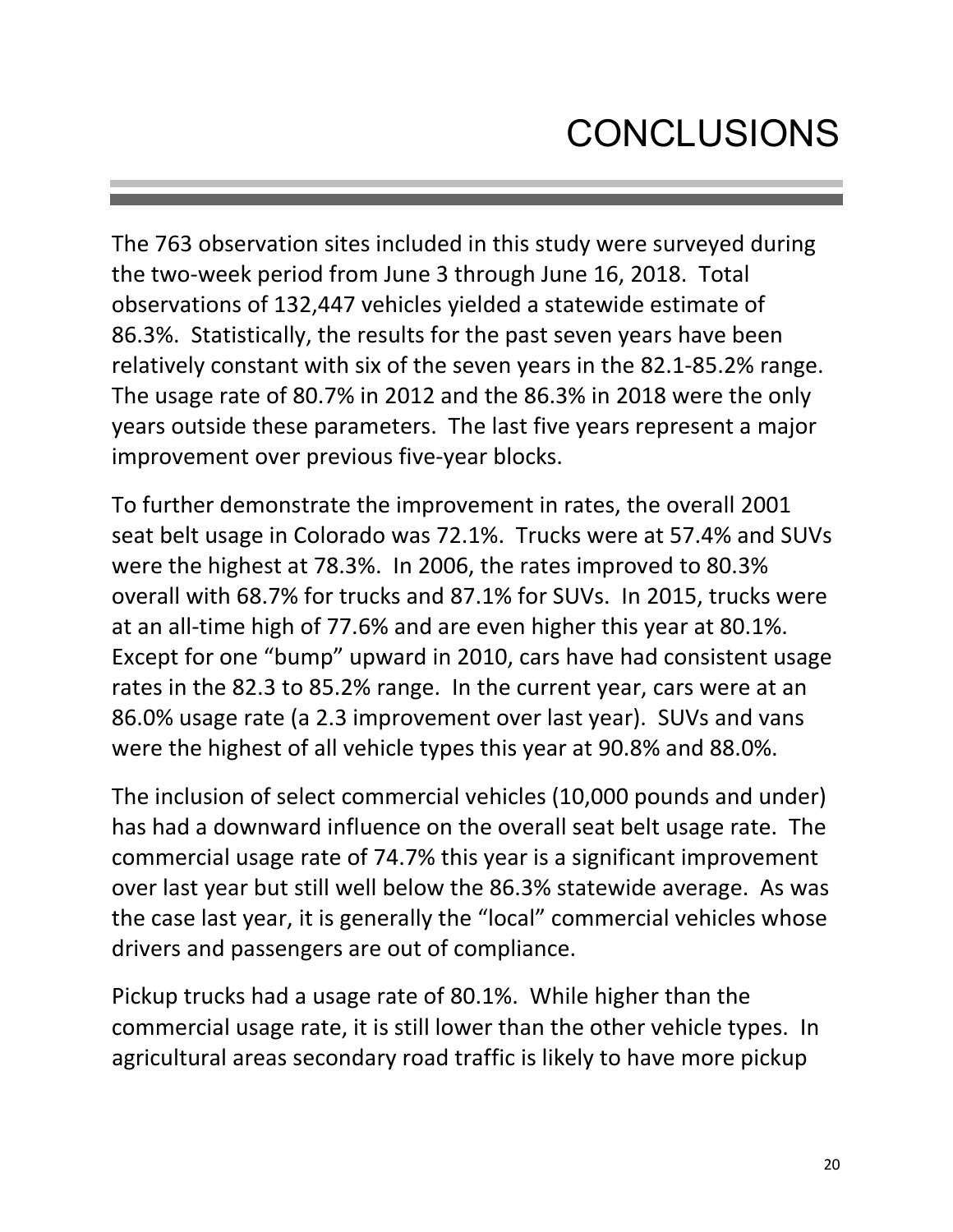trucks that travel at lower speeds on local roads, which generally are factors contributing to lower seat belt usage rates.

This was the seventh year wherein "non-observables" were officially recorded. By rule, if observers are not able to see whether or not a driver or front seat occupant is buckled up, it is to be recorded as "nonobservable." The overall non-observable rate for the study was 3.3%. Trucks had the highest rate at 5.1%. The height of the cabs on some of the pickup trucks contributed to a higher non-observable rate.

An overall seat belt usage rate of 86.3% is the result of a concentrated educational effort by the Occupant Safety and Protection Program of the Office of Transportation Safety. While the challenges of maintaining a high seat belt usage rate in a secondary law state will likely continue, the investment in education and enforcement are proving worthwhile. The value of the return on investment, in terms of lives saved and social and economic saving, makes the effort one of the most important endeavors for the State of Colorado. Perhaps the only way to make even more significant improvements in seat belt usage in the future would be the passage of a primary seat belt law. States that pass primary seat belt laws typically realize improvements in the range of 5 to 10% over previous usage rates while under secondary laws.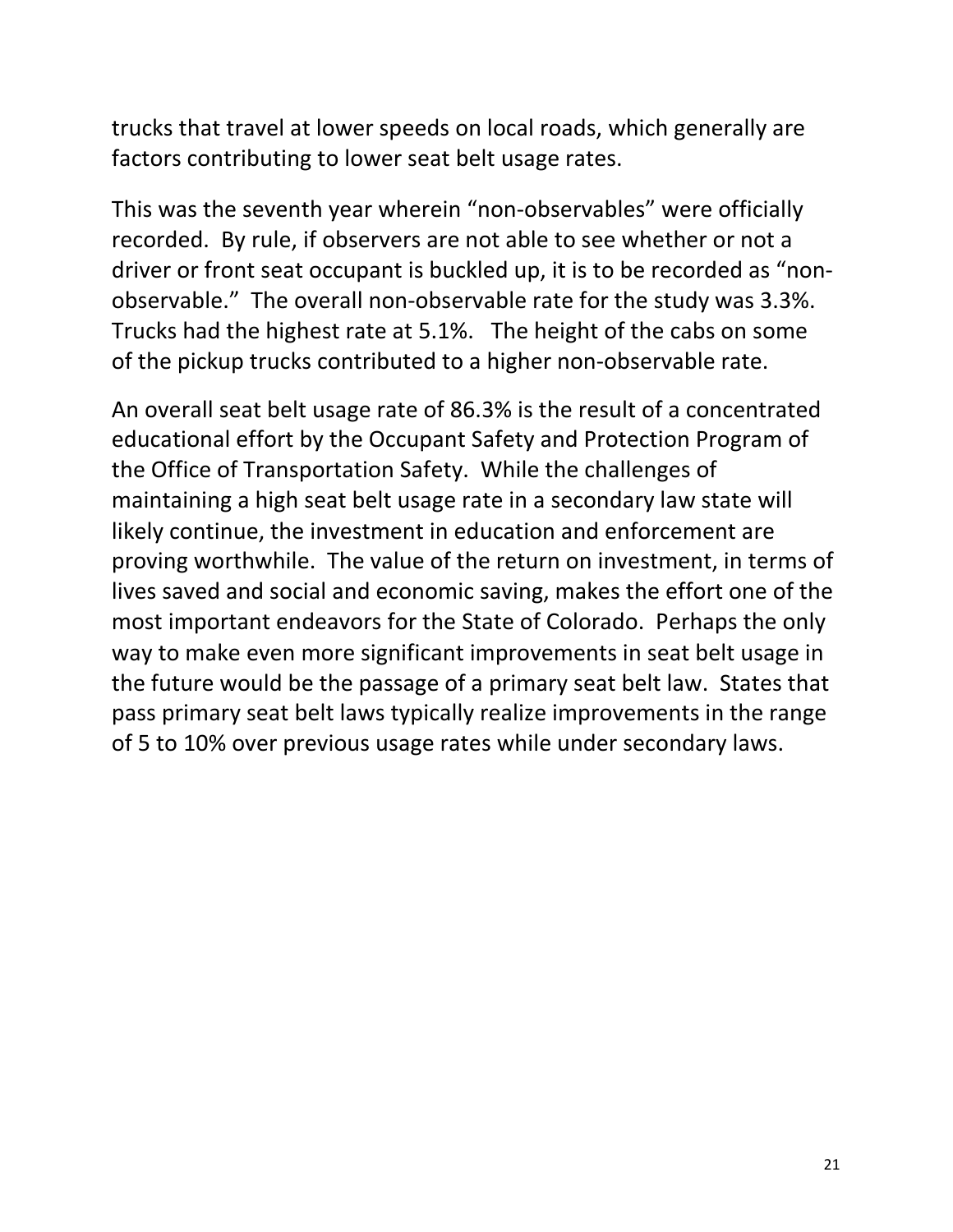|  | <b>APPENDIX 1</b> |  |  |
|--|-------------------|--|--|
|--|-------------------|--|--|

|              | Colorado Average Motor Vehicle Crash-Related Fatalities by County 2010-2014                                     |                    |                  |            |  |  |  |  |  |  |
|--------------|-----------------------------------------------------------------------------------------------------------------|--------------------|------------------|------------|--|--|--|--|--|--|
|              | FARS (2010-2014) State=Colorado<br><b>Average fatality</b><br>Fatality percentage<br><b>Cumulative fatality</b> |                    |                  |            |  |  |  |  |  |  |
| <b>State</b> | County                                                                                                          | counts for 5 years | within the state | percentage |  |  |  |  |  |  |
| Colorado     | <b>EL PASO</b>                                                                                                  | 48.6               | 10               | 10         |  |  |  |  |  |  |
| Colorado     | WELD                                                                                                            | 41.2               | 8.5              | 18.5       |  |  |  |  |  |  |
| Colorado     | <b>DENVER</b>                                                                                                   | 38.2               | 7.9              | 26.4       |  |  |  |  |  |  |
| Colorado     | <b>JEFFERSON</b>                                                                                                | 36.8               | 7.6              | 34         |  |  |  |  |  |  |
| Colorado     | <b>ADAMS</b>                                                                                                    | 30                 | 6.2              | 40.2       |  |  |  |  |  |  |
| Colorado     | ARAPAHOE                                                                                                        | 25.2               | 5.2              | 45.4       |  |  |  |  |  |  |
| Colorado     | LARIMER                                                                                                         | 21                 | 4.3              | 49.7       |  |  |  |  |  |  |
| Colorado     | PUEBLO                                                                                                          | 20.6               | 4.2              | 54         |  |  |  |  |  |  |
| Colorado     | <b>BOULDER</b>                                                                                                  | 18.2               | 3.8              | 57.7       |  |  |  |  |  |  |
| Colorado     | <b>MESA</b>                                                                                                     | 15.6               | 3.2              | 60.9       |  |  |  |  |  |  |
| Colorado     | <b>DOUGLAS</b>                                                                                                  | 13.8               | 2.8              | 63.8       |  |  |  |  |  |  |
| Colorado     | LA PLATA                                                                                                        | 10.2               | 2.1              | 65.9       |  |  |  |  |  |  |
| Colorado     | GARFIELD                                                                                                        | 8.4                | 1.7              | 67.6       |  |  |  |  |  |  |
| Colorado     | <b>FREMONT</b>                                                                                                  | 7.2                | 1.5              | 69.1       |  |  |  |  |  |  |
| Colorado     | <b>DELTA</b>                                                                                                    | 6.4                | 1.3              | 70.4       |  |  |  |  |  |  |
| Colorado     | <b>MORGAN</b>                                                                                                   | 6.2                | 1.3              | 71.7       |  |  |  |  |  |  |
| Colorado     | <b>EAGLE</b>                                                                                                    | 6                  | 1.2              | 72.9       |  |  |  |  |  |  |
| Colorado     | <b>MONTEZUMA</b>                                                                                                | 5.8                | 1.2              | 74.1       |  |  |  |  |  |  |
| Colorado     | <b>LAS ANIMAS</b>                                                                                               | 5.2                | 1.1              | 75.2       |  |  |  |  |  |  |
| Colorado     | LINCOLN                                                                                                         | 5                  | $\mathbf 1$      | 76.3       |  |  |  |  |  |  |
| Colorado     | <b>KIT CARSON</b>                                                                                               | 4.8                | $\mathbf{1}$     | 77.2       |  |  |  |  |  |  |
| Colorado     | <b>PARK</b>                                                                                                     | 4.6                | 0.9              | 78.2       |  |  |  |  |  |  |
| Colorado     | <b>OTERO</b>                                                                                                    | 4.2                | 0.9              | 79.1       |  |  |  |  |  |  |
| Colorado     | CHEYENNE                                                                                                        | 4                  | 0.8              | 79.9       |  |  |  |  |  |  |
| Colorado     | <b>SUMMIT</b>                                                                                                   | 4                  | 0.8              | 80.7       |  |  |  |  |  |  |
| Colorado     | <b>ALAMOSA</b>                                                                                                  | 3.8                | 0.8              | 81.5       |  |  |  |  |  |  |
| Colorado     | <b>MONTROSE</b>                                                                                                 | 3.8                | 0.8              | 82.3       |  |  |  |  |  |  |
| Colorado     | <b>MOFFAT</b>                                                                                                   | 3.8                | 0.8              | 83         |  |  |  |  |  |  |
| Colorado     | <b>CHAFFEE</b>                                                                                                  | 3.6                | 0.7              | 83.8       |  |  |  |  |  |  |
| Colorado     | <b>GUNNISON</b>                                                                                                 | 3.6                | 0.7              | 84.5       |  |  |  |  |  |  |
| Colorado     | <b>CLEAR CREEK</b>                                                                                              | 3.5                | 0.7              | 85.3       |  |  |  |  |  |  |
| Colorado     | <b>ELBERT</b>                                                                                                   | 3.4                | 0.7              | 86         |  |  |  |  |  |  |
| Colorado     | <b>WASHINGTON</b>                                                                                               | 3.4                | 0.7              | 86.7       |  |  |  |  |  |  |
| Colorado     | LOGAN                                                                                                           | 3.2                | 0.7              | 87.3       |  |  |  |  |  |  |
| Colorado     | <b>BACA</b>                                                                                                     | 3                  | 0.6              | 87.9       |  |  |  |  |  |  |
| Colorado     | ROUTT                                                                                                           | 3                  | 0.6              | 88.6       |  |  |  |  |  |  |
| Colorado     | HUERFANO                                                                                                        | 2.8                | 0.6              | 89.1       |  |  |  |  |  |  |
| Colorado     | <b>PROWERS</b>                                                                                                  | 2.8                | 0.6              | 89.7       |  |  |  |  |  |  |
| Colorado     | YUMA                                                                                                            | 2.8                | 0.6              | 90.3       |  |  |  |  |  |  |
| Colorado     | COSTILLA                                                                                                        | 2.5                | 0.5              | 90.8       |  |  |  |  |  |  |
| Colorado     | <b>DOLORES</b>                                                                                                  | 2.5                | 0.5              | 91.3       |  |  |  |  |  |  |
| Colorado     | SAGUACHE                                                                                                        | 2.5                | 0.5              | 91.8       |  |  |  |  |  |  |
| Colorado     | <b>SAN MIGUEL</b>                                                                                               | 2.5                | 0.5              | 92.4       |  |  |  |  |  |  |
| Colorado     | <b>BLOOMFIELD</b>                                                                                               | 2.4                | 0.5              | 92.8       |  |  |  |  |  |  |
| Colorado     | RIO GRANDE                                                                                                      | 2.4                | 0.5              | 93.3       |  |  |  |  |  |  |
| Colorado     | CONEJOS                                                                                                         | 2.3                | 0.5              | 93.8       |  |  |  |  |  |  |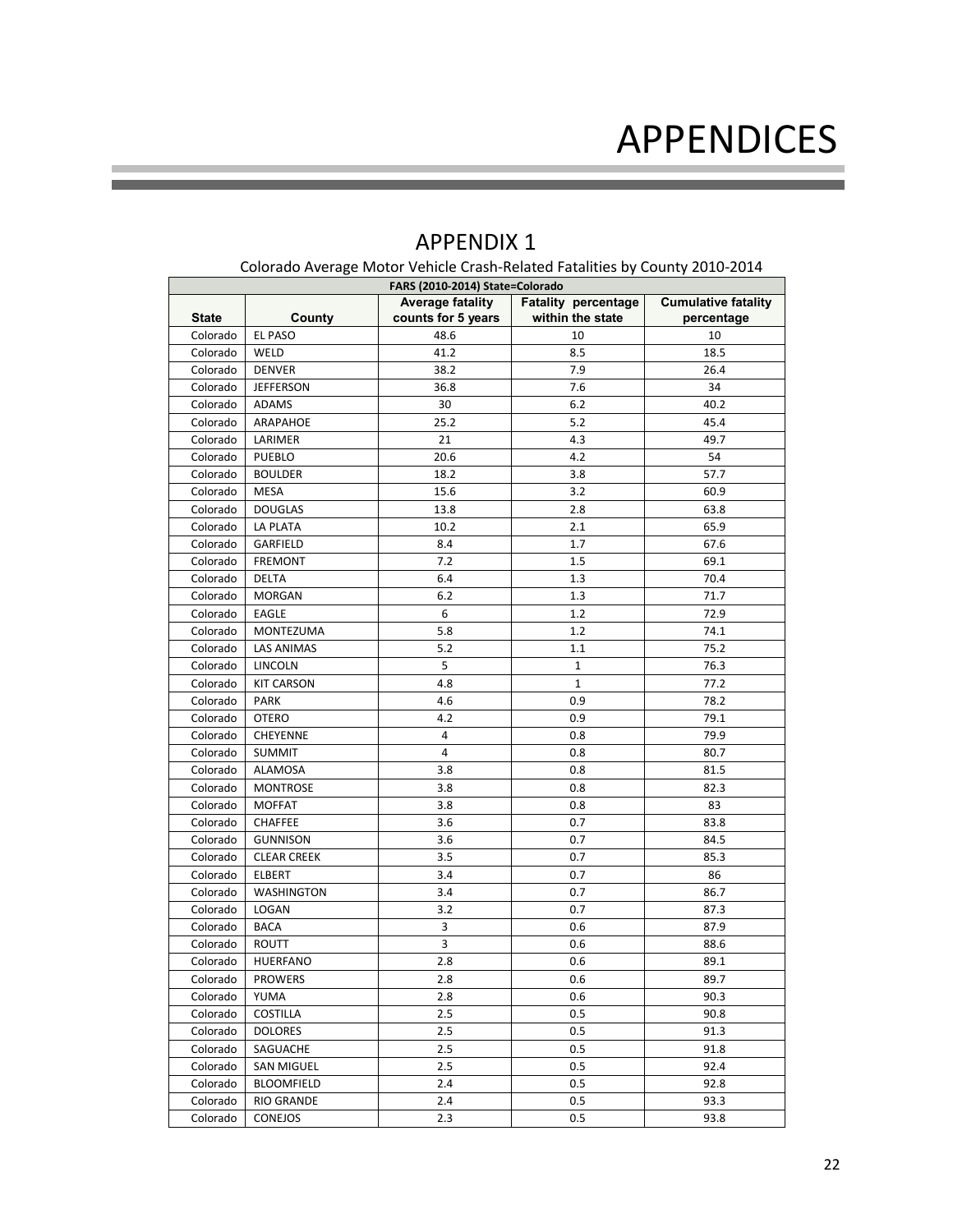| Colorado | <b>ARCHULETA</b> | 2.2            | 0.5 | 94.3 |
|----------|------------------|----------------|-----|------|
| Colorado | <b>GRAND</b>     | 2.2            | 0.5 | 94.7 |
| Colorado | <b>TELLER</b>    | 2.2            | 0.5 | 95.2 |
| Colorado | <b>LAKE</b>      | $\overline{2}$ | 0.4 | 95.6 |
| Colorado | <b>PHILLIPS</b>  | $\overline{2}$ | 0.4 | 96   |
| Colorado | <b>PITKIN</b>    | $\overline{2}$ | 0.4 | 96.4 |
| Colorado | RIO BLANCO       | $\overline{2}$ | 0.4 | 96.8 |
| Colorado | <b>SAN JUAN</b>  | $\overline{2}$ | 0.4 | 97.2 |
| Colorado | <b>SEDGWICK</b>  | $\overline{2}$ | 0.4 | 97.6 |
| Colorado | <b>CUSTER</b>    | 1.8            | 0.4 | 98   |
| Colorado | <b>BENT</b>      | 1.7            | 0.3 | 98.3 |
| Colorado | <b>KIOWA</b>     | 1.5            | 0.3 | 98.7 |
| Colorado | <b>OURAY</b>     | 1.5            | 0.3 | 99   |
| Colorado | <b>CROWLEY</b>   | $\mathbf{1}$   | 0.2 | 99.2 |
| Colorado | <b>GILPIN</b>    | $\mathbf{1}$   | 0.2 | 99.4 |
| Colorado | <b>HINSDALE</b>  | $\mathbf{1}$   | 0.2 | 99.6 |
| Colorado | <b>JACKSON</b>   | $\mathbf{1}$   | 0.2 | 99.8 |
| Colorado | <b>MINERAL</b>   | $\mathbf{1}$   | 0.2 | 100  |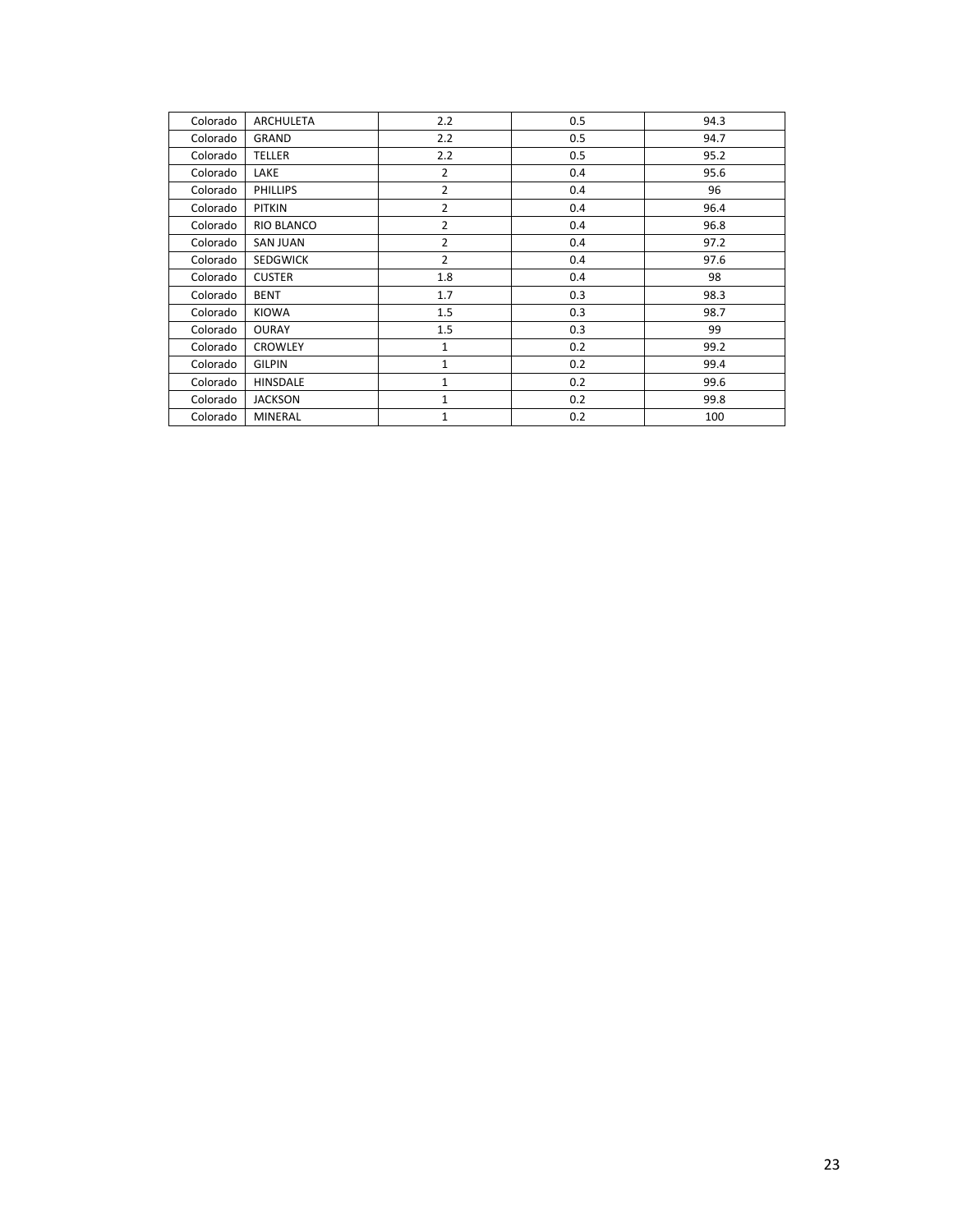#### **Codes for Road Segment File**

| S1100             | Primary Road                                           | Primary roads are generally divided, limited-access highways<br>within the interstate highway system or under state management,<br>and are distinguished by the presence of interchanges. These<br>highways are accessible by ramps and may include some toll<br>highways.                                                                            |
|-------------------|--------------------------------------------------------|-------------------------------------------------------------------------------------------------------------------------------------------------------------------------------------------------------------------------------------------------------------------------------------------------------------------------------------------------------|
| S <sub>1200</sub> | Secondary Road                                         | Secondary roads are main arteries, usually in the U.S. Highway,<br>State Highway or County Highway system. These roads have one<br>or more lanes of traffic in each direction, may or may not be<br>divided, and usually have at-grade intersections with many other<br>roads and driveways. They often have both a local name and a<br>route number. |
| S1400             | Local Neighborhood<br>Road, Rural Road,<br>City Street | These are generally paved non-arterial streets, roads, or byways<br>that usually have a single lane of traffic in each direction. Roads in<br>this feature class may be privately or publicly maintained. Scenic<br>park roads would be included in this feature class, as would<br>(depending on the region of the country) some unpaved roads.      |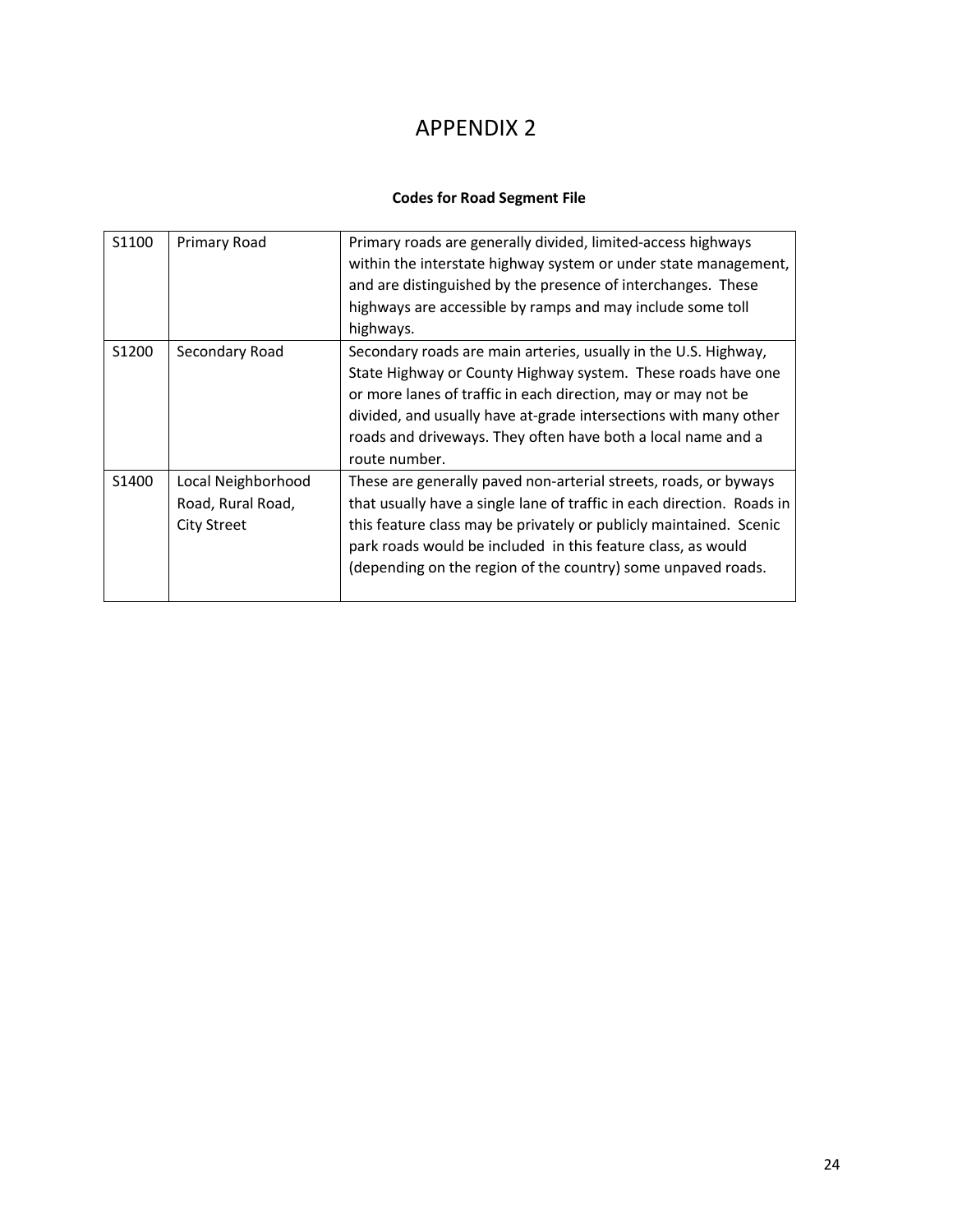| County                  |             | Primary: S1100      | Secondary: S1200 | <b>Local: S1400</b> | <b>Total</b> |
|-------------------------|-------------|---------------------|------------------|---------------------|--------------|
|                         | ${\sf N}$   | 895                 | 1574             | 27168               | 29637        |
| ADAMS                   | Length (mi) | 130                 | 177              | 2945                | 3252         |
|                         | n           | 10                  | 17               | 17                  | 44           |
|                         | N           | 0                   | 319              | $\mathbf 0$         | 319          |
| <b>ALAMOSA</b>          | Length (mi) | 0                   | 95               | 0                   | 95           |
|                         | n           | $\mathbf 0$         | 11               | 0                   | 11           |
|                         | ${\sf N}$   | 351                 | 1008             | 28185               | 29544        |
| ARAPAHOE                | Length (mi) | 83                  | 113              | 2560                | 2756         |
|                         | n           | 5                   | 16               | 23                  | 44           |
|                         | ${\sf N}$   | 0                   | 1943             | 21288               | 23231        |
| <b>BOULDER</b>          | Length (mi) | 0                   | 243              | 1975                | 2218         |
|                         | n           | 0                   | 26               | 18                  | 44           |
|                         | N           | 0                   | 520              | 0                   | 520          |
| <b>CAPPENDIX HAFFEE</b> | Length (mi) | 0                   | 96               | 0                   | 96           |
|                         | n           | 0                   | 11               | $\mathbf 0$         | 11           |
|                         | ${\sf N}$   | 0                   | 267              | 0                   | 267          |
| CHEYENNE                | Length (mi) | $\pmb{0}$           | 133              | 0                   | 133          |
|                         | n           | 0                   | 11               | 0                   | 11           |
|                         | N           | 284                 | 278              | 2780                | 3342         |
| <b>CLEAR CREEK</b>      | Length (mi) | 66                  | 65               | 409                 | 540          |
|                         | n           | 17                  | 19               | 8                   | 44           |
|                         | ${\sf N}$   | 0                   | 734              | 0                   | 734          |
| <b>DELTA</b>            | Length (mi) | 0                   | 136              | $\pmb{0}$           | 136          |
|                         | n           | 0                   | 11               | 0                   | 11           |
|                         | ${\sf N}$   | 636                 | 1226             | 25194               | 27056        |
| <b>DENVER</b>           | Length (mi) | 62                  | 101              | 1940                | 2103         |
|                         | n           | 8                   | 18               | 18                  | 44           |
|                         | N           | 231                 | 744              | 17995               | 18970        |
| <b>DOUGLAS</b>          | Length (mi) | 63                  | 129              | 2070                | 2262         |
|                         | n           | 6                   | 15               | 23                  | 44           |
|                         | N           | 479                 | 533              | $\pmb{0}$           | 1012         |
| EAGLE                   | Length (mi) | 120                 | 87               | 0                   | 207          |
|                         | n           | 6                   | 5                | 0                   | 11           |
|                         | N           | 409                 | 1498             | 52918               | 54825        |
| EL PASO                 | Length (mi) | 94                  | 227              | 4788                | 5109         |
|                         | n           | 5                   | 14               | 25                  | 44           |
|                         | ${\sf N}$   | 0                   | 810              | 0                   | 810          |
| <b>FREMONT</b>          | Length (mi) | $\mathsf{O}\xspace$ | 165              | $\mathsf 0$         | 165          |
|                         | n           | 0                   | 11               | $\mathsf 0$         | 11           |
|                         | ${\sf N}$   | 490                 | 799              | 0                   | 1289         |
| GARFIELD                | Length (mi) | 131                 | 140              | 0                   | 271          |
|                         | n           | $\overline{a}$      | $\overline{7}$   | $\mathsf{O}\xspace$ | 11           |

#### **Roadway Functional Strata by County, Road Segment Population (N), Total Length, and Number of Segments Selected (n)**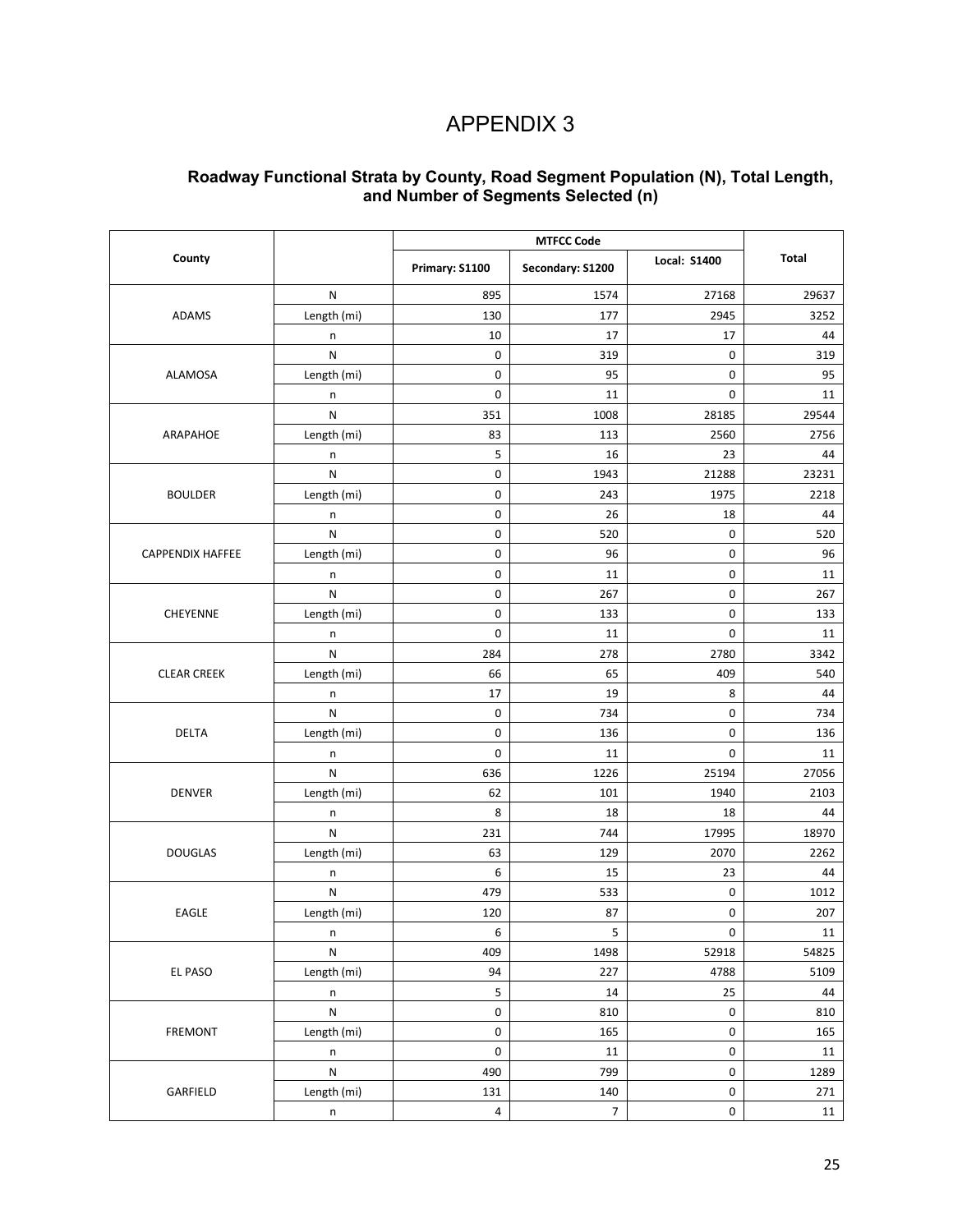|                   | ${\sf N}$   | $\pmb{0}$    | 696                                                                                                                                                                                                                                                                                                                                                                                                                                                       | 0     | 696   |
|-------------------|-------------|--------------|-----------------------------------------------------------------------------------------------------------------------------------------------------------------------------------------------------------------------------------------------------------------------------------------------------------------------------------------------------------------------------------------------------------------------------------------------------------|-------|-------|
| <b>GUNNISON</b>   | Length (mi) | 0            | 191                                                                                                                                                                                                                                                                                                                                                                                                                                                       | 0     | 191   |
|                   | n           | $\mathbf 0$  | 11                                                                                                                                                                                                                                                                                                                                                                                                                                                        | 0     | 11    |
|                   | N           | 291          | 2057                                                                                                                                                                                                                                                                                                                                                                                                                                                      | 34115 | 36463 |
| <b>JEFFERSON</b>  | Length (mi) | 49           | 278                                                                                                                                                                                                                                                                                                                                                                                                                                                       | 3177  | 3504  |
|                   | n           | 3            | 23                                                                                                                                                                                                                                                                                                                                                                                                                                                        | 18    | 44    |
|                   | ${\sf N}$   | 129          | 302                                                                                                                                                                                                                                                                                                                                                                                                                                                       | 0     | 431   |
| <b>KIT CARSON</b> | Length (mi) | 120          | 126                                                                                                                                                                                                                                                                                                                                                                                                                                                       | 0     | 246   |
|                   | n           | 3            | 8                                                                                                                                                                                                                                                                                                                                                                                                                                                         | 0     | 11    |
|                   | ${\sf N}$   | $\mathsf 0$  | 1006                                                                                                                                                                                                                                                                                                                                                                                                                                                      | 0     | 1006  |
| LA PLATA          | Length (mi) | 0            | 164                                                                                                                                                                                                                                                                                                                                                                                                                                                       | 0     | 164   |
|                   | n           | $\mathbf 0$  | 11                                                                                                                                                                                                                                                                                                                                                                                                                                                        | 0     | 11    |
|                   | ${\sf N}$   | 284          | 1903                                                                                                                                                                                                                                                                                                                                                                                                                                                      | 30277 | 32464 |
| LARIMER           | Length (mi) | 78           | 280                                                                                                                                                                                                                                                                                                                                                                                                                                                       | 3575  | 3933  |
|                   | n           | $\mathbf{1}$ | 24                                                                                                                                                                                                                                                                                                                                                                                                                                                        | 19    | 44    |
|                   | N           | 194          | 656                                                                                                                                                                                                                                                                                                                                                                                                                                                       | 0     | 850   |
| <b>LAS ANIMAS</b> | Length (mi) | 78           | 225                                                                                                                                                                                                                                                                                                                                                                                                                                                       | 0     | 303   |
|                   | n           | $\mathsf 3$  | 8                                                                                                                                                                                                                                                                                                                                                                                                                                                         | 0     | 11    |
|                   | ${\sf N}$   | 143          | 385                                                                                                                                                                                                                                                                                                                                                                                                                                                       | 0     | 528   |
| LINCOLN           | Length (mi) | 61           | 168                                                                                                                                                                                                                                                                                                                                                                                                                                                       | 0     | 229   |
|                   | n           | 3            | 8                                                                                                                                                                                                                                                                                                                                                                                                                                                         | 0     | 11    |
|                   | ${\sf N}$   | 436          | 1250                                                                                                                                                                                                                                                                                                                                                                                                                                                      | 15185 | 16871 |
| <b>MESA</b>       | Length (mi) | 132          | 227                                                                                                                                                                                                                                                                                                                                                                                                                                                       | 2172  | 2531  |
|                   | n           | 9            | 22                                                                                                                                                                                                                                                                                                                                                                                                                                                        | 13    | 44    |
|                   | N           | $\mathsf 0$  | 946                                                                                                                                                                                                                                                                                                                                                                                                                                                       | 0     | 946   |
| <b>MOFFAT</b>     | Length (mi) | 0            | 250                                                                                                                                                                                                                                                                                                                                                                                                                                                       | 0     | 250   |
|                   | n           | 0            | 11                                                                                                                                                                                                                                                                                                                                                                                                                                                        | 0     | 11    |
|                   | ${\sf N}$   | 0            | 1141                                                                                                                                                                                                                                                                                                                                                                                                                                                      | 0     | 1141  |
| MONTEZUMA         | Length (mi) | $\pmb{0}$    | 177                                                                                                                                                                                                                                                                                                                                                                                                                                                       | 0     | 177   |
|                   | n           | 0            | 11                                                                                                                                                                                                                                                                                                                                                                                                                                                        | 0     | 11    |
|                   | ${\sf N}$   | 0            | 937                                                                                                                                                                                                                                                                                                                                                                                                                                                       | 0     | 937   |
| <b>MONTROSE</b>   | Length (mi) | 0            | 210                                                                                                                                                                                                                                                                                                                                                                                                                                                       | 0     | 210   |
|                   | n           | $\pmb{0}$    | 0<br>11<br>599<br>167<br>0<br>$\mathsf 0$<br>76<br>149<br>$\mathbf{3}$<br>8<br>0<br>$\pmb{0}$<br>1271<br>0<br>$\pmb{0}$<br>230<br>0<br>$\pmb{0}$<br>11<br>0<br>$\mathsf 0$<br>615<br>11412<br>$\pmb{0}$<br>165<br>2402<br>$\pmb{0}$<br>23<br>21<br>438<br>1405<br>18184<br>95<br>243<br>2317<br>$\boldsymbol{7}$<br>21<br>16<br>152<br>453<br>0<br>48<br>81<br>0<br>$\mathbf{3}$<br>8<br>0<br>307<br>2040<br>23880<br>129<br>478<br>4389<br>25<br>15<br>4 | 11    |       |
|                   | N           |              |                                                                                                                                                                                                                                                                                                                                                                                                                                                           |       | 766   |
| <b>MORGAN</b>     | Length (mi) |              |                                                                                                                                                                                                                                                                                                                                                                                                                                                           |       | 225   |
|                   | n           |              |                                                                                                                                                                                                                                                                                                                                                                                                                                                           |       | 11    |
|                   | ${\sf N}$   |              |                                                                                                                                                                                                                                                                                                                                                                                                                                                           |       | 1271  |
| <b>OTERO</b>      | Length (mi) |              |                                                                                                                                                                                                                                                                                                                                                                                                                                                           |       | 230   |
|                   | $\sf n$     |              |                                                                                                                                                                                                                                                                                                                                                                                                                                                           |       | 11    |
|                   | ${\sf N}$   |              |                                                                                                                                                                                                                                                                                                                                                                                                                                                           |       | 12027 |
| PARK              | Length (mi) |              |                                                                                                                                                                                                                                                                                                                                                                                                                                                           |       | 2567  |
|                   | n           |              |                                                                                                                                                                                                                                                                                                                                                                                                                                                           |       | 44    |
|                   | ${\sf N}$   |              |                                                                                                                                                                                                                                                                                                                                                                                                                                                           |       | 20027 |
| PUEBLO            | Length (mi) |              |                                                                                                                                                                                                                                                                                                                                                                                                                                                           |       | 2655  |
|                   | $\sf n$     |              |                                                                                                                                                                                                                                                                                                                                                                                                                                                           |       | 44    |
|                   | ${\sf N}$   |              |                                                                                                                                                                                                                                                                                                                                                                                                                                                           |       | 605   |
| <b>SUMMIT</b>     | Length (mi) |              |                                                                                                                                                                                                                                                                                                                                                                                                                                                           |       | 129   |
|                   | n           |              |                                                                                                                                                                                                                                                                                                                                                                                                                                                           |       | 11    |
|                   | ${\sf N}$   |              |                                                                                                                                                                                                                                                                                                                                                                                                                                                           |       | 26227 |
| WELD              | Length (mi) |              |                                                                                                                                                                                                                                                                                                                                                                                                                                                           |       | 4996  |
|                   | n           |              |                                                                                                                                                                                                                                                                                                                                                                                                                                                           |       | 44    |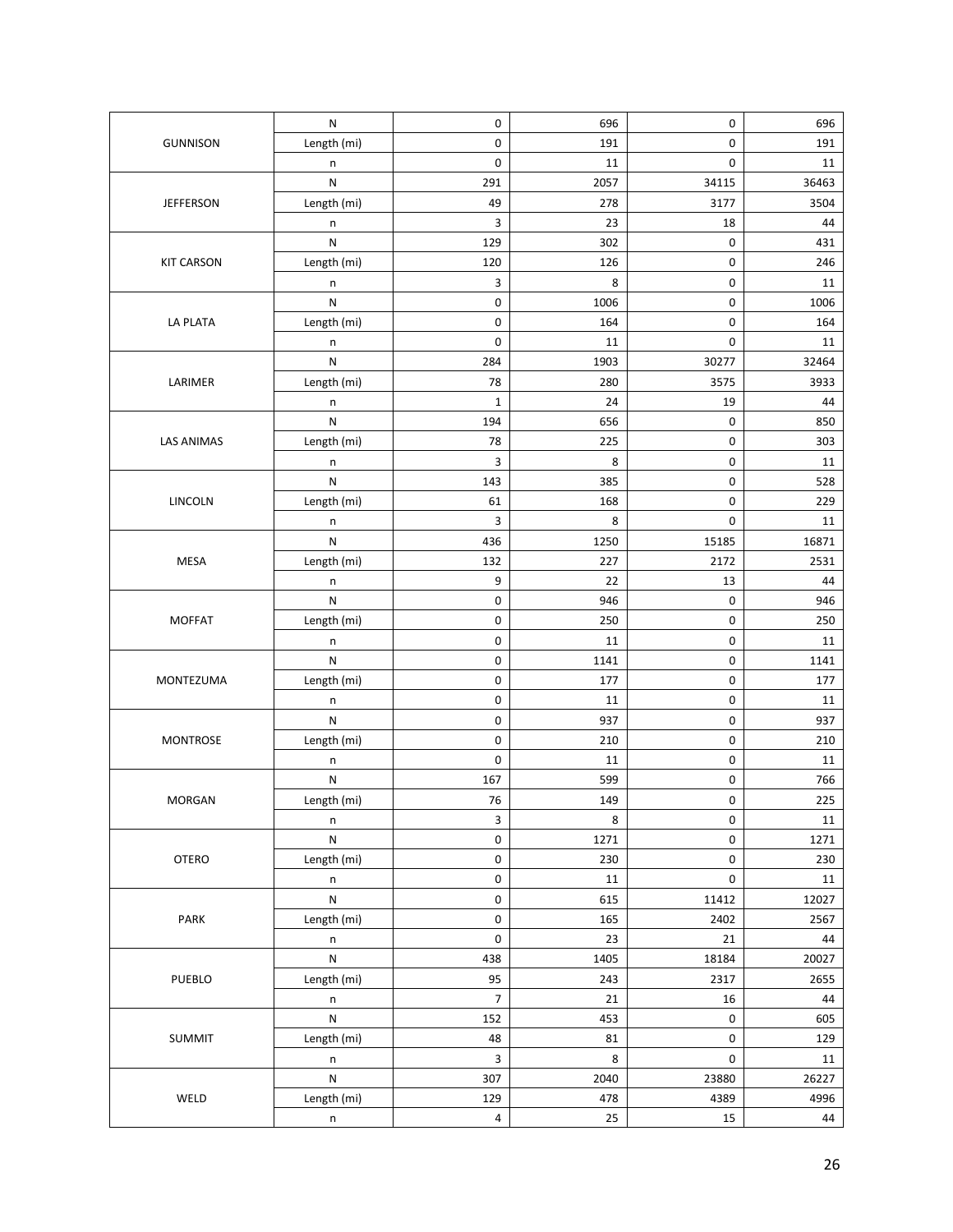#### **Weights for the Colorado State Seat Belt Usage**

#### Study

#### Observational Survey

| County             | MTFCC       | <b>Sampling</b><br>Weight | <b>Selection</b><br>Probability |
|--------------------|-------------|---------------------------|---------------------------------|
| <b>ADAMS</b>       | S1100/S1200 | 77                        | 0.0131                          |
| <b>ADAMS</b>       | S1400       | 1377                      | 0.0007                          |
| <b>ALAMOSA</b>     | S1200       | 25                        | 0.0408                          |
| ARAPAHOE           | S1100/S1200 | 56                        | 0.0178                          |
| ARAPAHOE           | S1400       | 1012                      | 0.0010                          |
| <b>BOULDER</b>     | S1200       | 60                        | 0.0166                          |
| <b>BOULDER</b>     | S1400       | 1082                      | 0.0009                          |
| CHAFFEE            | S1200       | 40                        | 0.0250                          |
| <b>CHEYENNE</b>    | S1200       | 21                        | 0.0487                          |
| <b>CLEAR CREEK</b> | S1100/S1200 | 14                        | 0.0726                          |
| <b>CLEAR CREEK</b> | S1400       | 248                       | 0.0040                          |
| <b>DELTA</b>       | S1200       | 56                        | 0.0177                          |
| <b>DENVER</b>      | S1100/S1200 | 63                        | 0.0159                          |
| <b>DENVER</b>      | S1400       | 1129                      | 0.0009                          |
| <b>DOUGLAS</b>     | S1100/S1200 | 38                        | 0.0263                          |
| <b>DOUGLAS</b>     | S1400       | 684                       | 0.0015                          |
| EAGLE              | S1100/S1200 | 78                        | 0.0128                          |
| EL PASO            | S1100/S1200 | 93                        | 0.0107                          |
| EL PASO            | S1400       | 1678                      | 0.0006                          |
| <b>FREMONT</b>     | S1200       | 62                        | 0.0160                          |
| GARFIELD           | S1100/S1200 | 99                        | 0.0101                          |
| <b>GUNNISON</b>    | S1200       | 54                        | 0.0187                          |
| <b>JEFFERSON</b>   | S1100/S1200 | 82                        | 0.0123                          |
| <b>JEFFERSON</b>   | S1400       | 1469                      | 0.0007                          |
| <b>KIT CARSON</b>  | S1100/S1200 | 33                        | 0.0302                          |
| LA PLATA           | S1200       | 77                        | 0.0129                          |
| LARIMER            | S1100/S1200 | 74                        | 0.0134                          |
| LARIMER            | S1400       | 1339                      | 0.0007                          |
| <b>LAS ANIMAS</b>  | S1100/S1200 | 65                        | 0.0153                          |
| LINCOLN            | S1100/S1200 | 41                        | 0.0246                          |
| MESA               | S1100/S1200 | 49                        | 0.0206                          |
| <b>MESA</b>        | S1400       | 876                       | 0.0011                          |
| <b>MOFFAT</b>      | S1200       | 73                        | 0.0137                          |
| MONTEZUMA          | S1200       | 88                        | 0.0114                          |
| <b>MONTROSE</b>    | S1200       | 72                        | 0.0139                          |
| <b>MORGAN</b>      | S1100/S1200 | 59                        | 0.0170                          |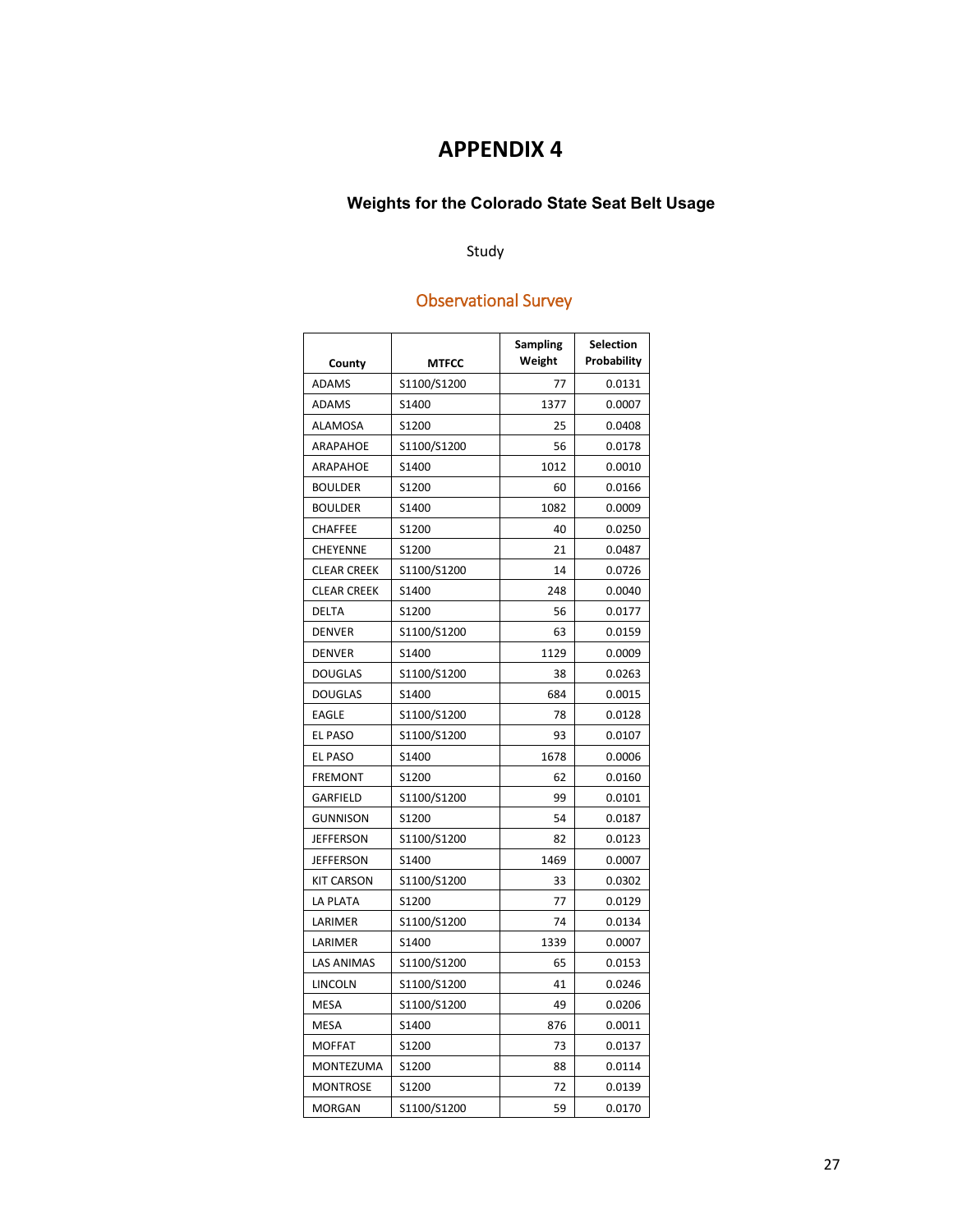| <b>OTERO</b>  | S1200       | 98   | 0.0102 |
|---------------|-------------|------|--------|
| <b>PARK</b>   | S1200       | 24   | 0.0416 |
| <b>PARK</b>   | S1400       | 432  | 0.0023 |
| PUEBLO        | S1100/S1200 | 55   | 0.0182 |
| <b>PUEBLO</b> | S1400       | 988  | 0.0010 |
| <b>SUMMIT</b> | S1100/S1200 | 47   | 0.0215 |
| WELD          | S1100/S1200 | 71   | 0.0142 |
| WELD          | S1400       | 1272 | 0.0008 |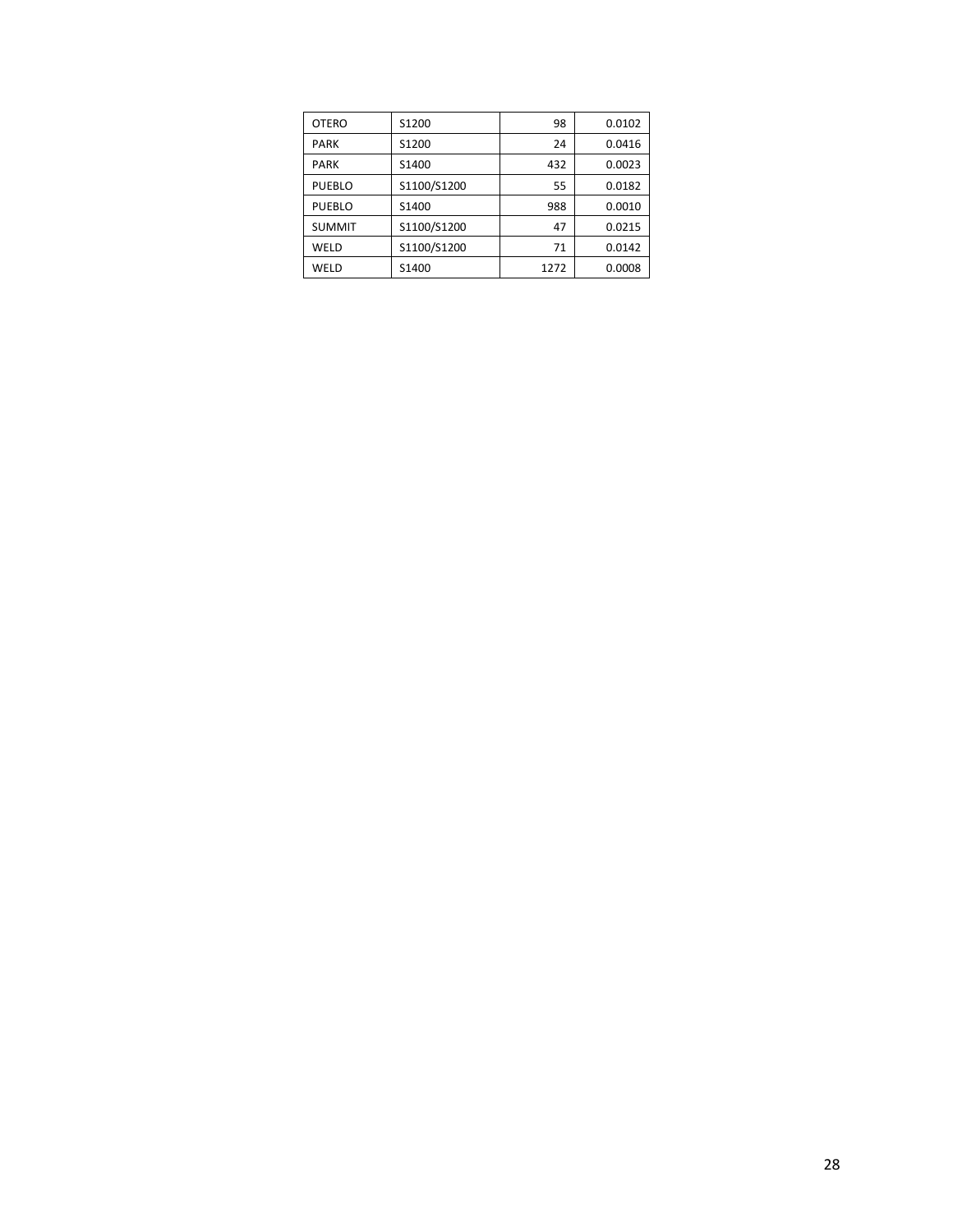Welcome and distribution of equipment Survey overview Data collection techniques Definitions of belt/booster seat use, passenger vehicles Observation protocol Weekday/weekend/rush hour/non-rush hour Weather conditions Duration at each site Scheduling and rescheduling Site Assignment Sheet Daylight Temporary impediments such as weather Permanent impediments at data collection sites Site locations Locating assigned sites Interstate ramps and surface streets Direction of travel/number of observed lanes Non-intersection requirement Alternate site selection Data collection forms Cover sheet Recording observations Recording alternate site information Assembling forms for shipment Safety and security Timesheet and expense reports Field practice at ramps and surface streets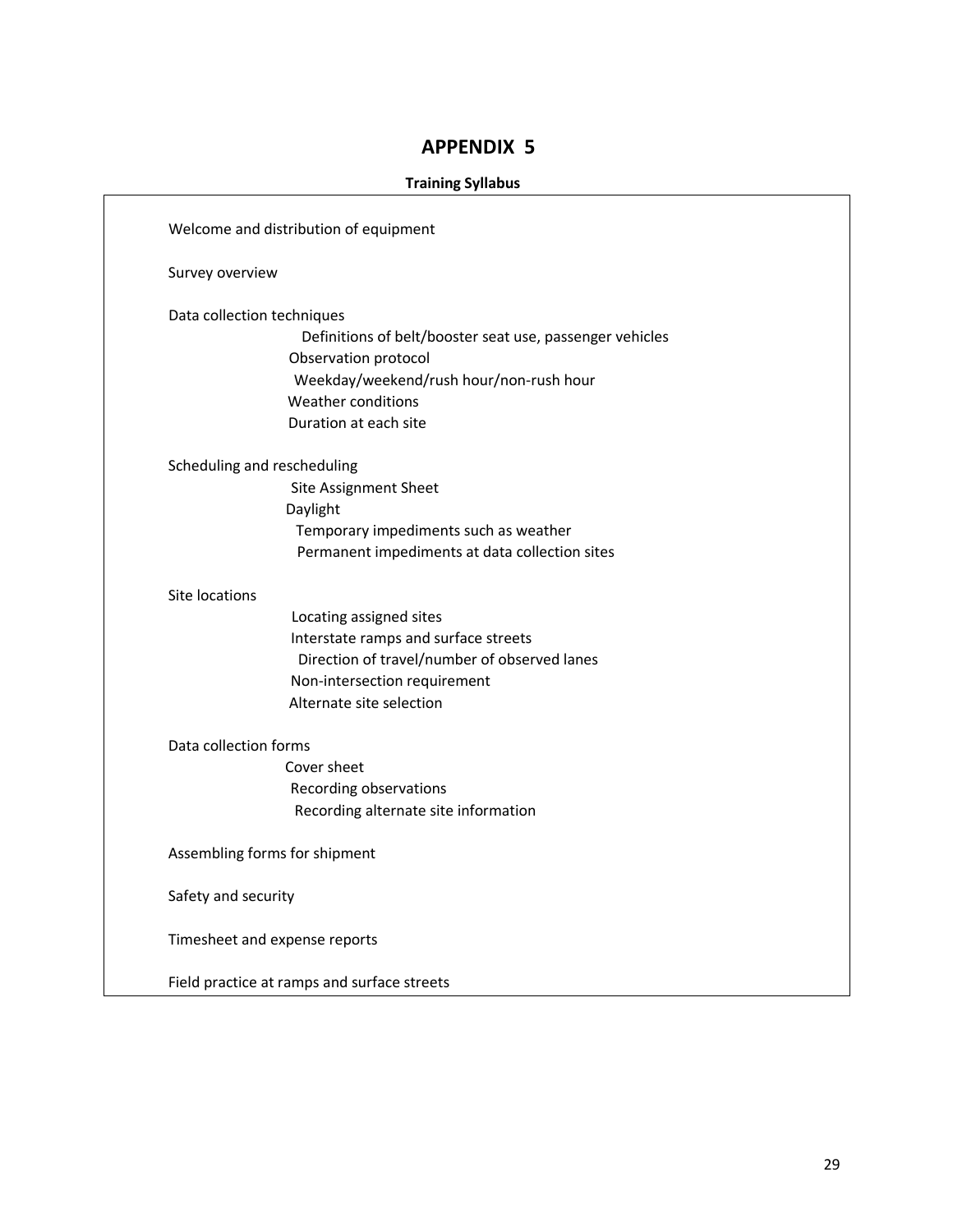**Data Collection Form**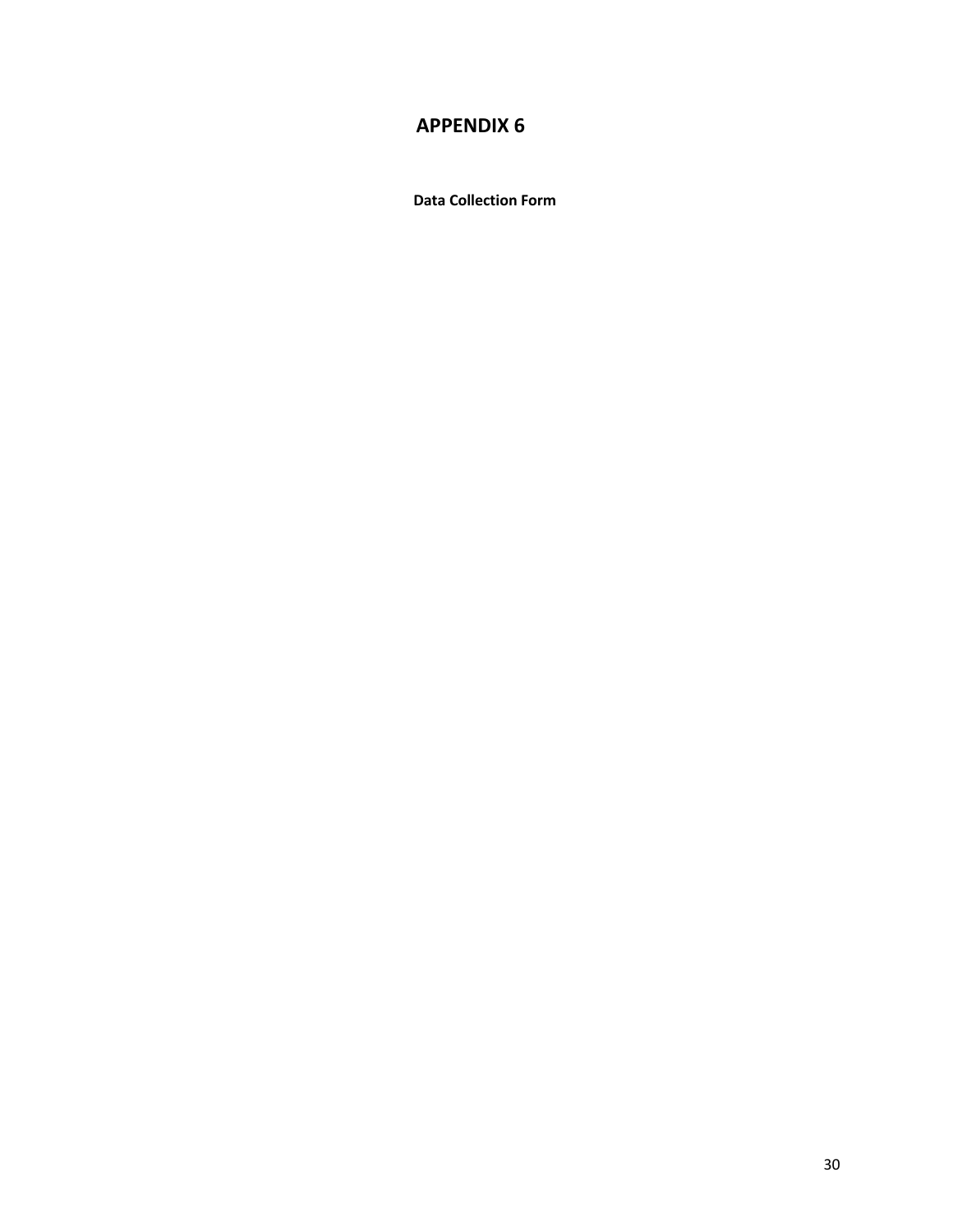### colorado Seat Belt Usage - Field Survey Form - Survey: \_\_\_\_\_\_\_\_\_\_\_\_\_\_\_\_\_\_\_\_\_\_\_\_\_\_

**\_\_ First Week \_\_ Second Week Page \_\_\_\_ of \_\_\_\_**

| County No.:                                                              |     |               | County:     |    |                                                                       |               | Observer(s):<br><b>Site No:</b> |    |     |               |                        |                                    |     |               |                     |                                                |     |               |                   |    |
|--------------------------------------------------------------------------|-----|---------------|-------------|----|-----------------------------------------------------------------------|---------------|---------------------------------|----|-----|---------------|------------------------|------------------------------------|-----|---------------|---------------------|------------------------------------------------|-----|---------------|-------------------|----|
| # Lanes Available:<br>Weather<br>$1 =$ clear<br>$2 = rain$<br>$3 =$ snow |     |               |             |    | <b>Speed</b><br>$1 = 0 - 30$ MPH<br>$2 = 31 - 50$ MPH<br>$3 = 50$ MPH |               | <b>Site Location:</b>           |    |     |               | Date (Month/Day/Year): |                                    |     |               |                     | Day of Week:<br>Sun Mon Tues Wed Thurs Fri Sat |     |               |                   |    |
| # Lanes Observed:                                                        |     |               | $4 = fog$   |    |                                                                       |               |                                 |    |     |               |                        | <b>Start Time:</b><br>a.m.<br>p.m. |     |               |                     | <b>End Time:</b><br>a.m.<br>p.m.               |     |               |                   |    |
|                                                                          |     |               | <b>CARS</b> |    |                                                                       |               | <b>VANS</b>                     |    |     |               | <b>SUVs</b>            |                                    |     |               | <b>LIGHT TRUCKS</b> |                                                |     |               | <b>COMMERCIAL</b> |    |
| Line #                                                                   |     | <b>Driver</b> | Passenger   |    |                                                                       | <b>Driver</b> | Passenger                       |    |     | <b>Driver</b> |                        | Passenger                          |     | <b>Driver</b> | Passenger           |                                                |     | <b>Driver</b> | Passenger         |    |
|                                                                          | Yes | <b>No</b>     | Yes         | No | Yes                                                                   | <b>No</b>     | Yes                             | No | Yes | <b>No</b>     | Yes                    | <b>No</b>                          | Yes | No            | Yes                 | <b>No</b>                                      | Yes | <b>No</b>     | Yes               | No |
| 1                                                                        |     |               |             |    |                                                                       |               |                                 |    |     |               |                        |                                    |     |               |                     |                                                |     |               |                   |    |
| $\overline{\mathbf{2}}$                                                  |     |               |             |    |                                                                       |               |                                 |    |     |               |                        |                                    |     |               |                     |                                                |     |               |                   |    |
| 3                                                                        |     |               |             |    |                                                                       |               |                                 |    |     |               |                        |                                    |     |               |                     |                                                |     |               |                   |    |
| $\overline{\mathbf{4}}$                                                  |     |               |             |    |                                                                       |               |                                 |    |     |               |                        |                                    |     |               |                     |                                                |     |               |                   |    |
| 5                                                                        |     |               |             |    |                                                                       |               |                                 |    |     |               |                        |                                    |     |               |                     |                                                |     |               |                   |    |
| 6                                                                        |     |               |             |    |                                                                       |               |                                 |    |     |               |                        |                                    |     |               |                     |                                                |     |               |                   |    |
| $\overline{\mathbf{z}}$                                                  |     |               |             |    |                                                                       |               |                                 |    |     |               |                        |                                    |     |               |                     |                                                |     |               |                   |    |
| 8                                                                        |     |               |             |    |                                                                       |               |                                 |    |     |               |                        |                                    |     |               |                     |                                                |     |               |                   |    |
| 9                                                                        |     |               |             |    |                                                                       |               |                                 |    |     |               |                        |                                    |     |               |                     |                                                |     |               |                   |    |
| 10                                                                       |     |               |             |    |                                                                       |               |                                 |    |     |               |                        |                                    |     |               |                     |                                                |     |               |                   |    |
| 11                                                                       |     |               |             |    |                                                                       |               |                                 |    |     |               |                        |                                    |     |               |                     |                                                |     |               |                   |    |
| 12                                                                       |     |               |             |    |                                                                       |               |                                 |    |     |               |                        |                                    |     |               |                     |                                                |     |               |                   |    |
| 13                                                                       |     |               |             |    |                                                                       |               |                                 |    |     |               |                        |                                    |     |               |                     |                                                |     |               |                   |    |
| 14                                                                       |     |               |             |    |                                                                       |               |                                 |    |     |               |                        |                                    |     |               |                     |                                                |     |               |                   |    |
| 15                                                                       |     |               |             |    |                                                                       |               |                                 |    |     |               |                        |                                    |     |               |                     |                                                |     |               |                   |    |
| <b>Page Total</b>                                                        |     |               |             |    |                                                                       |               |                                 |    |     |               |                        |                                    |     |               |                     |                                                |     |               |                   |    |